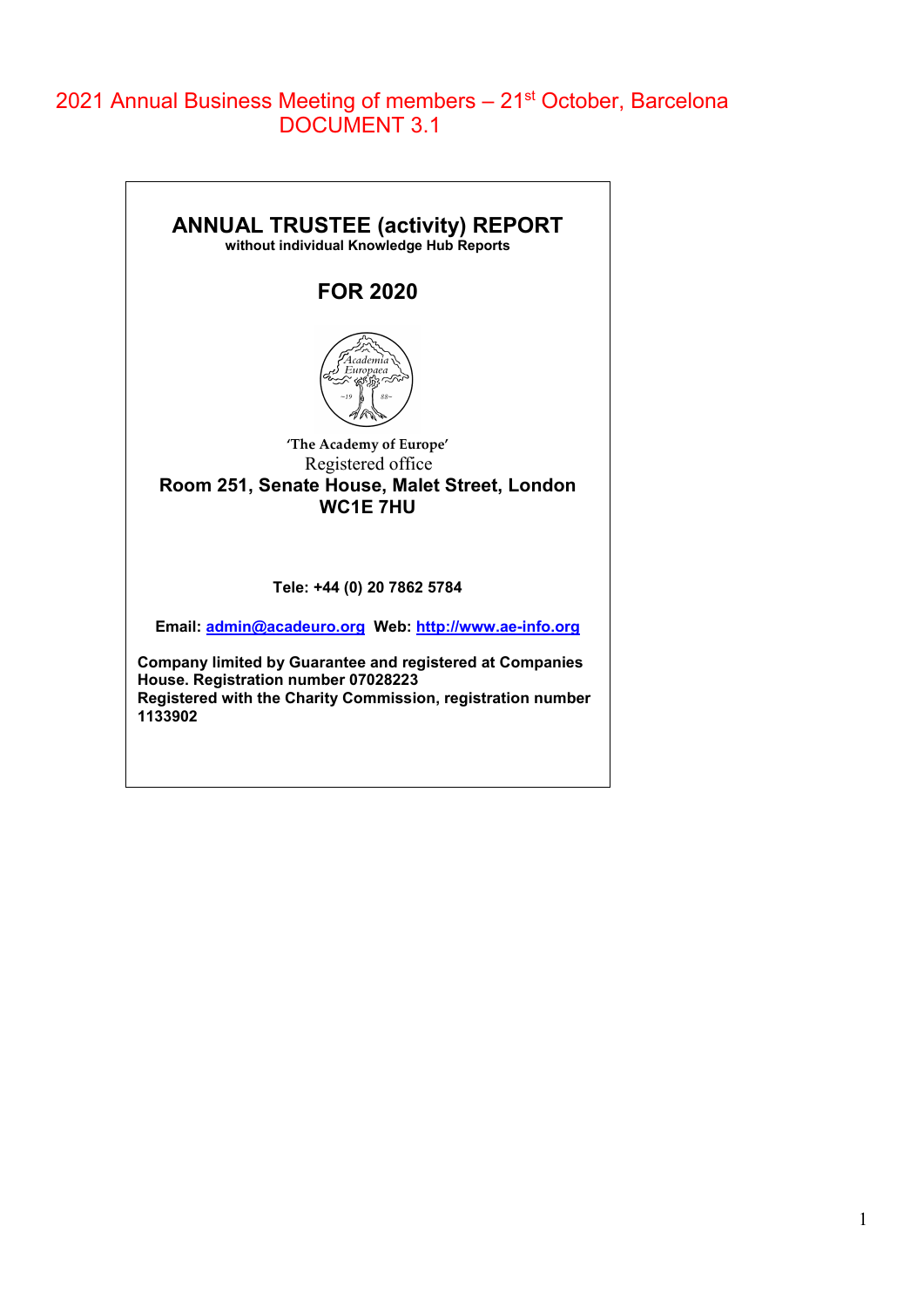| <b>Contents:</b>  |                                                                                                   | Page |
|-------------------|---------------------------------------------------------------------------------------------------|------|
| <b>Section 1</b>  | Governance                                                                                        | 3    |
| Section 2:        | The structure and mission of the Academia Europaea                                                | 5    |
| Section 3:        | Trustees' report for the period ended 31 December 2018                                            | 5    |
| <b>Section 4:</b> | <b>Centrally co-ordinated activities</b>                                                          | 7    |
| <b>Section 5:</b> | Academia Europaea Outreach activity                                                               | 8    |
| Section 6:        | Events with AE Sponsorship & Patronage                                                            | 10   |
| Section 7:        | <b>Corporate matters, Hubs and Membership</b>                                                     | 11   |
| Section 8:        | <b>Statement of Trustees' Responsibilities</b>                                                    | 12   |
|                   |                                                                                                   |      |
|                   | Annex 1 New members elected in 2020                                                               | 14   |
|                   | Annex 2 Trustees, Council, and Section Committee composition as at 31 <sup>st</sup> December 2020 | 24   |

**Reports of the activity of the AE Knowledge Hubs for 2020 are available. They are large files and are available to download from [www.ae-info.org](http://www.ae-info.org/) or, on request from the individual Hub offices, or online at the following URLs;**

| <b>Barcelona Hub at:</b> | http://barcelona.acadeuro.org/                         |
|--------------------------|--------------------------------------------------------|
| Bergen Hub at:           | https://aebergen.w.uib.no/annual-reports/              |
| Cardiff Hub at:          | http://aecardiffknowledgehub.wales/about-us/documents/ |
| Wroclaw Hub at:          | http://acadeuro.wroclaw.pl/                            |
| Tbilisi Hub at:          | https://www.aetbilisihub.org                           |
| Munich Hub               | ΝA                                                     |
| <b>Budapest Hub</b>      | NA                                                     |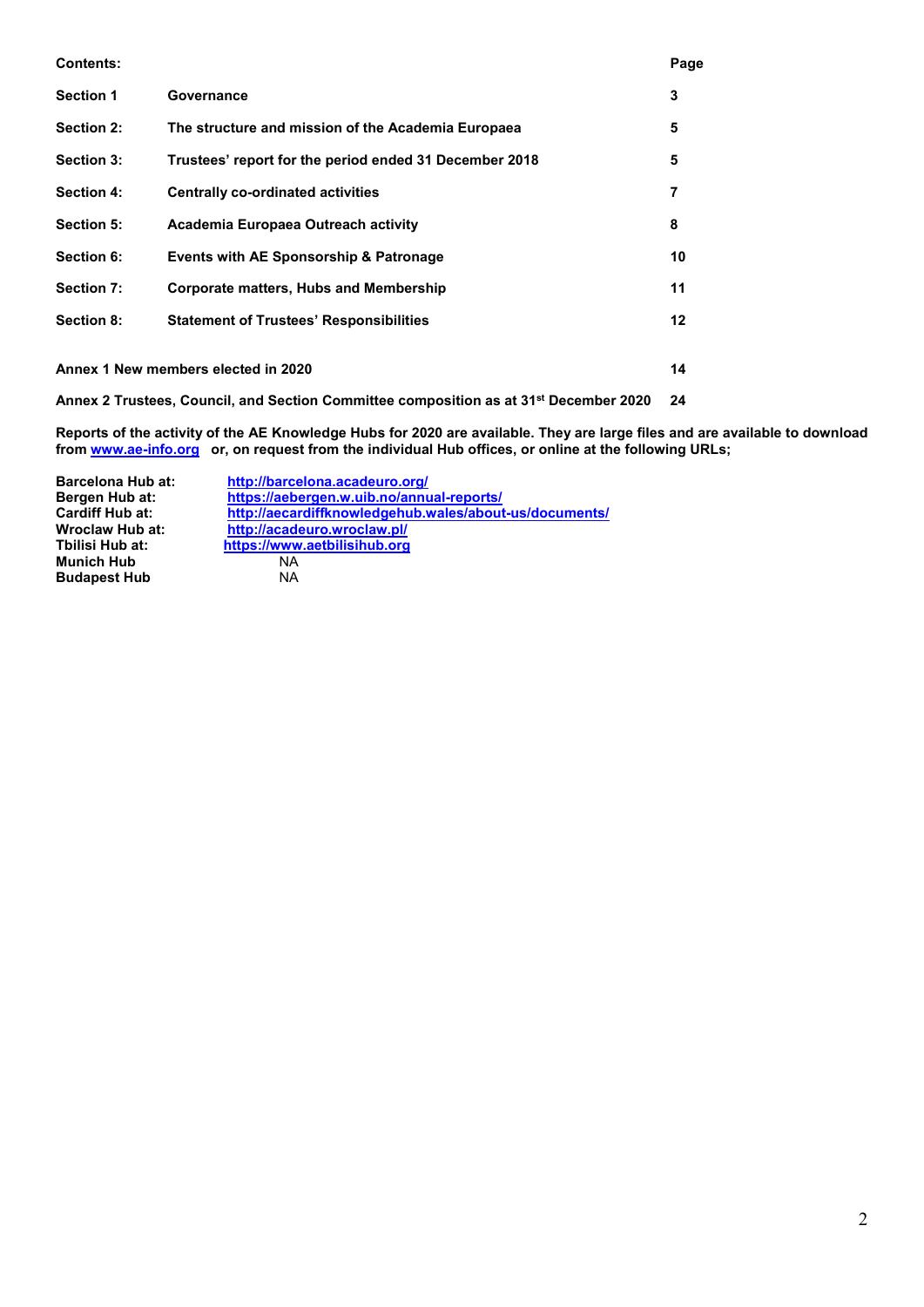# **Section 1: Governance**

# **THE TRUSTEES, AND COUNCIL OF THE ACADEMIA EUROPAEA**

#### **Board of TRUSTEES (at 31 December 2020)**

# **Officers**

| <b>President:</b>            | Professor Sierd Cloetingh<br>2021)                                                                                                                                 | Utrecht, (extended by member decision to end                                                                                                                        |
|------------------------------|--------------------------------------------------------------------------------------------------------------------------------------------------------------------|---------------------------------------------------------------------------------------------------------------------------------------------------------------------|
| <b>Vice President:</b>       | Professor Genoveva Marti                                                                                                                                           | Barcelona, (to end 2021)                                                                                                                                            |
| Hon. Treasurer:              | Professor V Milutinovic<br>Dr Oskar Mencer                                                                                                                         | Montenegro, (resigned in 2020)<br>London, (appointed pro tem 2020)                                                                                                  |
| <b>Co-opted Members:</b>     | Professor Ole Petersen                                                                                                                                             | Cardiff (till end 2022)                                                                                                                                             |
|                              | <b>Professor Theo D'haen</b><br>Professor Eva Kondorosi<br>Professor Don Dingwell<br>Professor Poul Holm<br>Professor Alex Verkhratsky<br>Professor Bjorn Wittrock | Leuven, (till end 2021)<br>Budapest, (till end 2023)<br>Munich, (till end 2021)<br>Dublin, (to end 2022)<br>Manchester, (till end 2021)<br>Uppsala, (till end 2022) |
| <b>Appointed by Council:</b> | Professor Kirsten Drotner<br>Professor Dagmar Coester-Waltjen<br>Professor Alain Peyraube                                                                          | (to end 2020)<br>(to end 2020)<br>(to end 2020)                                                                                                                     |

President elect (from Jan 2021) Professor Marja Makarow

In spring of this year, the UK went into COVID-19 lockdown, as did much of Europe. As a result, AE planned physical meetings were cancelled. This included the AGM (see below). In order to maintain some continuity during the COVID crisis period, approval was sought through an electronic ballot of all members, to suspend the AGM for 2020. Ballots were also held to extend the term of the President to the end of 2021. An electronic ballot of all members was carried out in 2020 for a new President and Professor Marja Makarow (Finland) was elected. It was agreed that she would assume office after the end of the COVID crisis and no later than January 2022. Other changes to the board of trustees would continue as scheduled. An election for a replacement treasurer and VP (officio) would take place in 2022.

The list of Section chairs, as at 31 December 2020, is at annex 2 of this report. Professors Peyraube, Drotner and Coester were appointed by the (old) Council to the board of trustees, with effect from January 2017. They stepped down at the end of 2020. Prof. D'haen is the Editor-in-Chief of the European Review. He will step down at the end of 2021. During the year, the treasurer resigned and the Board co-opted temporarily Dr Mencer. Due to COVID, a formal election will be held when some normality returns in 2022. Class chairs are members of the board of trustees. At the end of 2020 they were;

Class A1 – Humanities and Arts – Chair Professor Poul Holm (Trustee), VP ex o Class A2 – Social and Related Sciences – Chair Professor Bjorn Wittrock (Trustee) VP ex o Class B – Exact Sciences – Professor Don Dingwell (Trustee), VP ex o Class C – Life Sciences – Professor Alex Verkhratsky Board member VP ex o

The composition of the Board and 'Council' as at 31<sup>st</sup> December 2020 is at annex 2. The Council is described in the articles as an advisory body to the trustees. Since the creation of the Class system, the single Council now effectively operates through the Class configurations. The Classes and their component Sections each CONSTITUTE ONE PART OF THE ADVISORY COUNCIL. The Class chairs are *de facto*, the representatives of the Sections on the Board of trustees. The trustees did consult electronically throughout the year with their sectoral 'Council members' on specific issues in the Class configuration. Class committees (comprising the Chairs of the Section committees) have been assigned responsibility for the management of the nominations and selection process for new members and will increasingly be responsible for delivery of activity programmes as envisaged by the Strategic Plan 2019 – 2024. In view of this re-orientation of responsibility and the fact that the Classes now fulfil the role of a plenary Council, but in a more efficient way, the trustees will review the Regulations to better reflect the new working structure.

During 2020 there was no activity assigned to the wholly owned subsidiary company in Bergen Norway, operating under the Bergen Knowledge Hub. The CEO appointed by the Board, was Professor Eystein Jansen (the current Bergen Hub Academic Director) and the other Director is the AE Executive Secretary – Dr David Coates.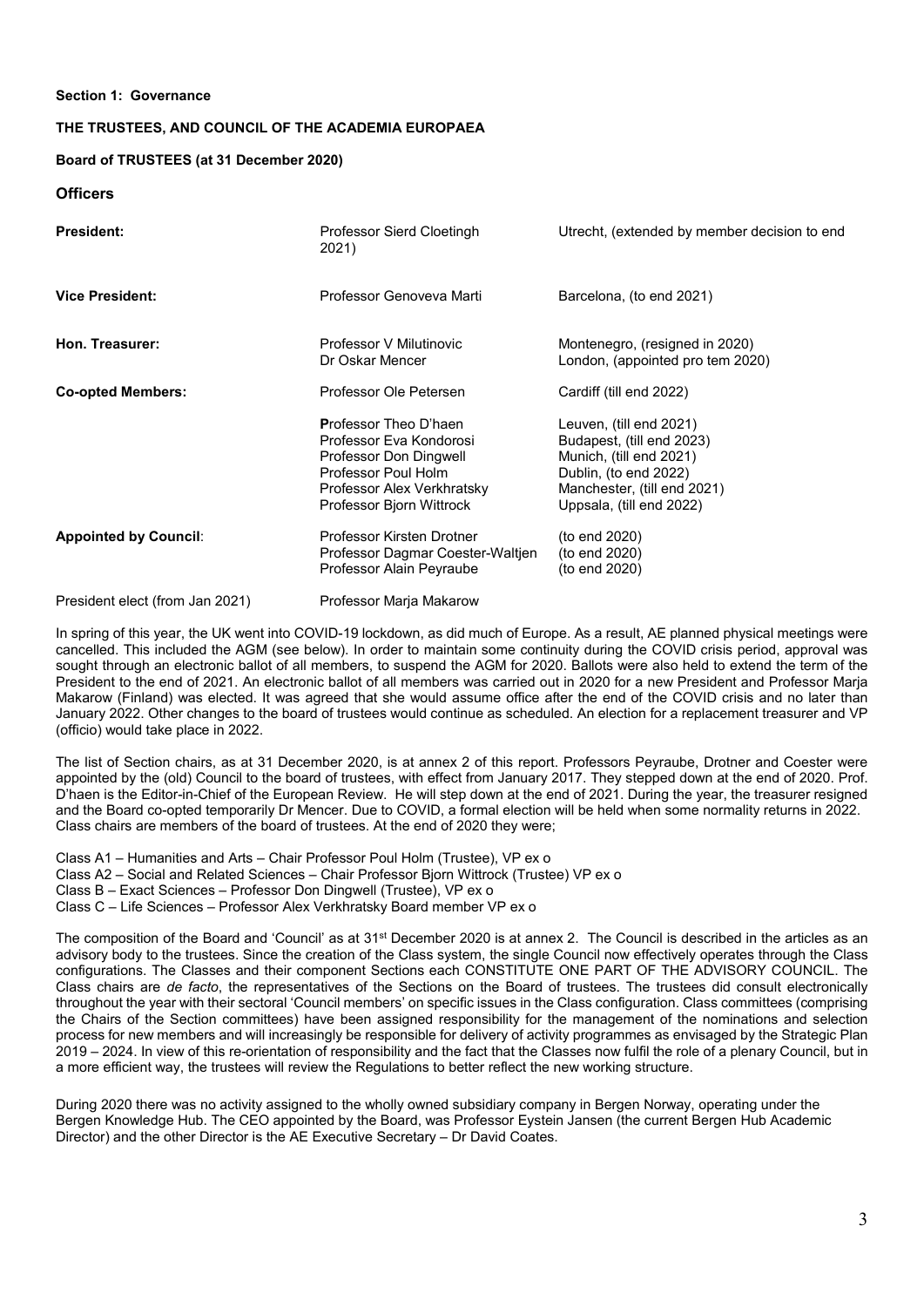London General Secretariat

Executive Secretary: Dr David Coates<br>
Senior Administrator: Ms Teresa McGo Senior Administrator: Ms Teresa McGovern<br>Accounts and payroll: Outsourced to Keith V Outsourced to Keith Vaudrey & Co. Membership Secretary: Function partially provided by the Wroclaw Hub office Membership administration and database outsourced: Technical University of Graz. Contact is Ms Dana Kaiser

The Executive Secretary is the Company Secretary, with responsibility for day-to-day operations of the AE and the London office; oversight of the regional hubs and the Bergen AE company and provides secretariat support to the Board and other subcommittees.

The company and charity registered office is at Room 251, Senate House, University of London, Malet Street. London WC1E 7HU

# **Regional Knowledge Hubs**

**Barcelona Hub** [\(http://barcelona.acadeuro.org/](http://barcelona.acadeuro.org/) ) Academic Director: Professor Ricard Guerrero. Hub manager: Ms Kimberley Katte

**Bergen Hub** [\(https://aebergen.w.uib.no/\)](https://aebergen.w.uib.no/) Academic Director: Professor Eystein Jansen Hub manager: Ms Kristen Hansen

Budapest Hub (established in 2020) [https://www.ae-info.org/ae/Acad\\_Main/Budapest\\_Knowledge\\_Hub](https://www.ae-info.org/ae/Acad_Main/Budapest_Knowledge_Hub) Academic Director: Professor Laszlo Lovasz Hub Manager: Dr Gergely Bohm

# **Cardiff Hub** [\(www.aecardiffknowledgehub.wales/](http://www.aecardiffknowledgehub.wales/) )

Academic Director: Professor Ole Petersen. Hub Manager: Ms Louise Edwards, Science Policy: Dr Mildred Foster Office manager: Ms Juliet Davies

**Graz data Centre**. Responsible (under contract) for delivery, support, development and content management of the AE corporate website [\(www.ae-info.org](http://www.ae-info.org/)) and the membership database. The data centre team include: (Director) Professor Frank Kappe, Project Manager H. Leitner, M.Sc., Chief Programmer Robert Hoffmann and Main Editorial Management Dana Kaiser, M.A.

**Munich Hub.** (Established in 2020) Academic Director: Professor Don Dingwell (trustee) Hub manager:

**Tbilisi Hub. (**<https://www.aetbilisihub.org/> **)** Academic Director: Professor David Prangishvili Hub manager: Ms Maia Matchavariani

**Wroclaw Knowledge Hub** [\(www.acadeuro.wroclaw.pl/](http://www.acadeuro.wroclaw.pl/)) Academic Director: Professor Arkadius Wojz Hub manager: Ms Kasia Majkowska Hub assistant: Adam Żygadło

# **Examiner of Accounts Principal Bankers Solicitors**

Keith Vaudrey & Co **NatWest Bank Plc** Hewitson Becke+Shaw<br>
Chartered Certified Accountants PO Box 2AG Shakespeare House Chartered Certified Accountants PO Box 2AG Shakespeare House<br>
58 Kensington Church Street 63, Piccadilly 42, Newmarket Road 58 Kensington Church Street 63, Piccadilly<br>
London W8 4DB<br>
London W1A 2AG

Cambridge. CB5 8EP

Note: The legal and administrative information in the report and financial statements forms a part of the Trustee's report.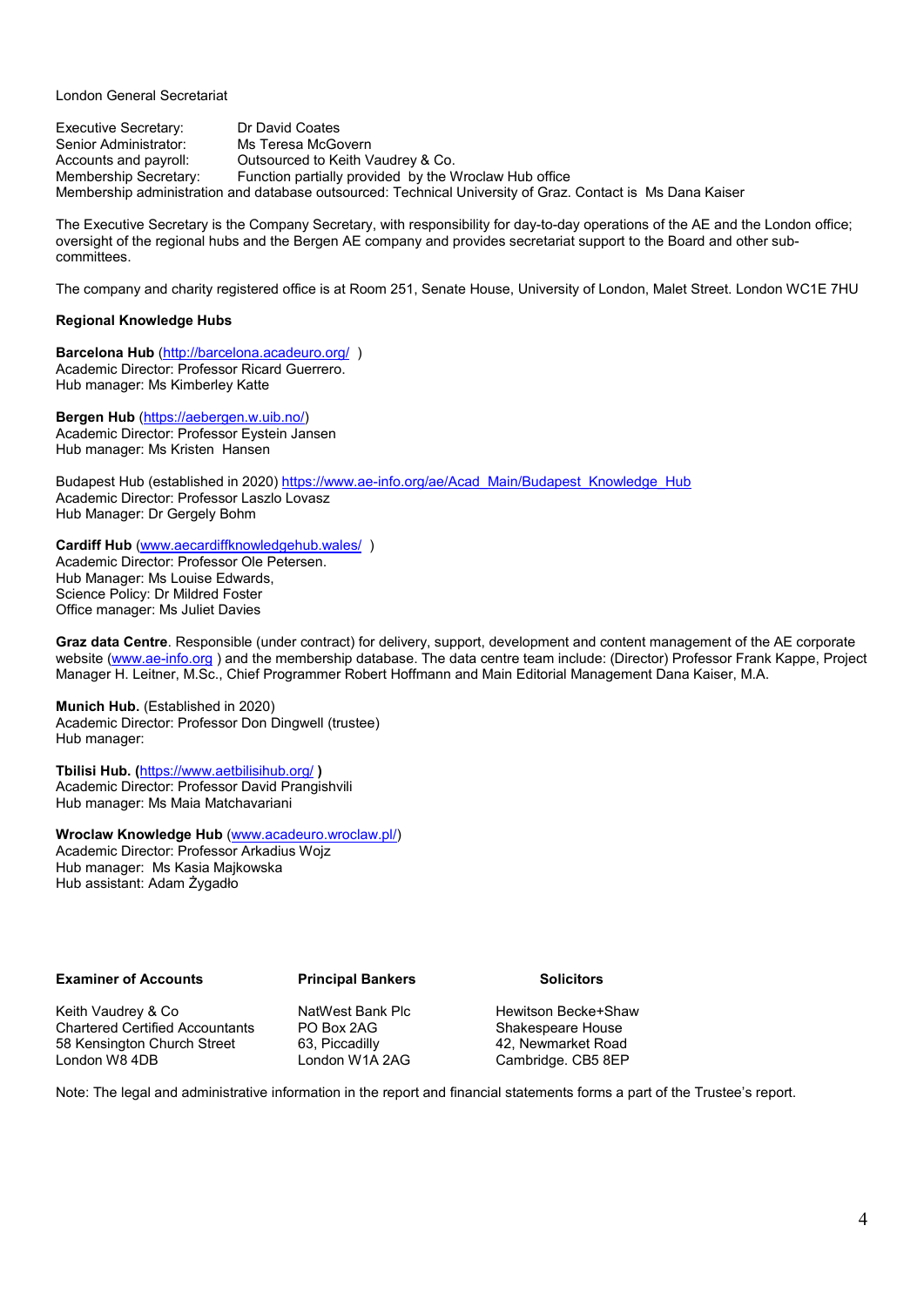# **Section 2: The structure and mission of the Academia Europaea**

Prior to 2010 the Academia Europaea operated under a Deed of Trust and was registered as a Charity with the Charity Commission of England and Wales (former registration number 1001978).

On 23 September, 2009: the Academia Europaea was incorporated as a Company limited by Guarantee and was registered at Companies House (number 07028223). See: https://beta.companieshouse.gov.uk/company/07028223 . The Company was also registered as a not-for-profit charity (registration number 1133902, see

[http://apps.charitycommission.gov.uk/Showcharity/RegisterOfCharities/CharityWithoutPartB.aspx?RegisteredCharityNumber=1133](http://apps.charitycommission.gov.uk/Showcharity/RegisterOfCharities/CharityWithoutPartB.aspx?RegisteredCharityNumber=1133902&SubsidiaryNumber=0) [902&SubsidiaryNumber=0](http://apps.charitycommission.gov.uk/Showcharity/RegisterOfCharities/CharityWithoutPartB.aspx?RegisteredCharityNumber=1133902&SubsidiaryNumber=0)

#### **Governance and management**

The affairs of the Academia Europaea are managed by a Board of Trustees (The Board). There is an advisory Council and other operational sub-committees that are described in annex 1. Elections and appointments to the Board and to the Council are as described in the regulations. These can also be found on the corporate website at www.ae-info.org.

The officers of the Academia (President, Vice President(s) and Honorary Treasurer) are elected by members. Other Trustees are co-opted directly by the Board. The AGM confirms these appointments in accordance with the regulations. The Vice Presidents (ex officio) are recommended by the President and appointed by the Board of Trustees for a period as defined in the Regulations.

# **Training and induction of new Trustees**

New Trustees are provided with a copy of the statutes and regulations; governance documents and sets of minutes of the past year Trustees also receive copies of documents describing the role and responsibilities of Directors and Trustees and links to the appropriate Charity Commission and Company House websites.

# **The mission of the Academia Europaea**

The Academia Europaea is an international, non-governmental association of individual scientists and scholars, who are experts and leaders in their own subject areas as recognised by their peers.

#### **The Academia will:**

Promote European scholarship and research and increase the wider appreciation of its value and importance Make recommendations to national governments and international agencies concerning matters affecting science, scholarship and academic life in Europe.

Encourage interdisciplinary and international research in all areas of learning, particularly in relation to European issues. Identify topics of trans-European importance to science and scholarship, and propose appropriate action to ensure that these issues are adequately studied.

#### **The Academia will endeavour to:**

Encourage the highest possible standards in scholarship, research and education. Promote a better understanding among the public at large of the benefits of knowledge and learning, and of scientific and scholarly issues, which affect society, its quality of life and its standards of living.

# **Charitable objectives:**

The advancement and propagation of excellence in scholarship in the humanities, law, the economic, social and political sciences, mathematics, medicine, and all branches of natural and technological sciences anywhere in the world for the public benefit and for the advancement of the education of the public of all ages in the aforesaid subjects in Europe.

# **Section 3: Trustees' report for the period ended 31 December 2020**

The trustees would like to thank all of the organisations that have sustained the Academia through their generous general financial sponsorships in particular the authorities supporting the Barcelona Knowledge Hub and the German National Academy of Sciences (Leopoldina) - a Patron member of the Academia Europaea, and those other foundations and organisations that have contributed to specific events and activities of the Academia during the period of this report. These organisations are identified in various places within this report and in the separate accounts and have been identified within the various 'reports to members' of events held during the current period, where appropriate. The Trustees have been active in their engagement in the affairs of the Academia and a majority have attended every Board meeting. Trustees have been active in monitoring the affairs of the Academy. The Trustees wish to express their gratitude to the elected officers of the Academy for their hard work on behalf of the membership, in particular to thank Ole Petersen for his varied service and also in his capacity as senior VP (ex o) in representing the AE in external project boards and meetings, including in the SAPEA project.

This reporting period was carried out against the background of the global COVID-19 pandemic. All meetings and events were postponed and the 2020 AGM and annual conference cancelled. The London office was locked down for a period of months and the Executive Secretary continued to work remotely and from summer physically at the office premises where necessary. The office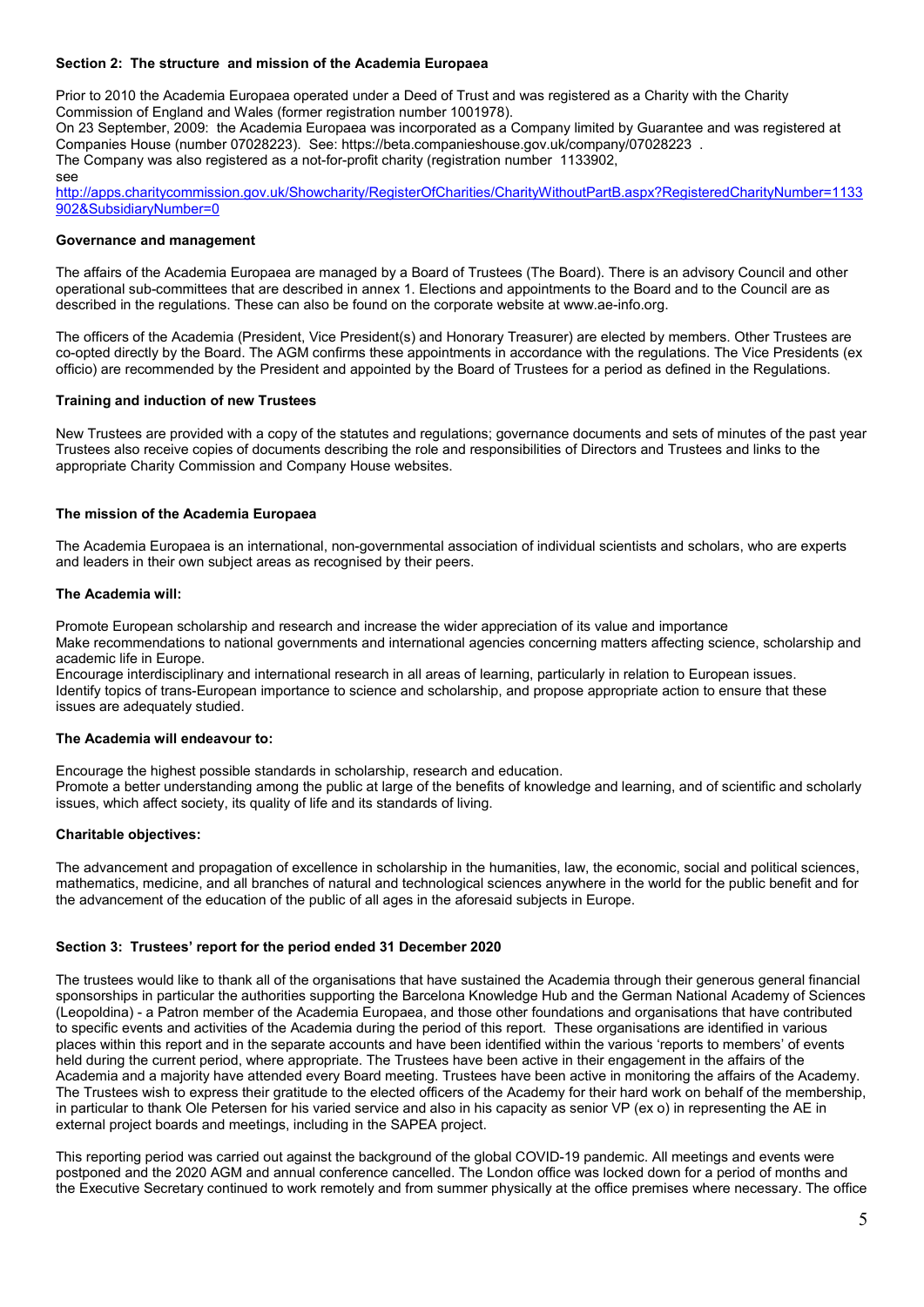manager was put into the UK government furlough scheme during the compulsory lockdown period. Furlough continued part-time for the whole of 2020. The AE received financial compensation from the government during this time. Despite this, the AE continued to operate its member nomination and election process and this provided additi0onal income from new members during 2020. The lack of sponsored events also contributed positively to the financial position of the AE for the year. A valuable increase in member donations had been received over the year. SAPEA activity continued virtually (see later report). The European Review continued to be published and generated some royalty income. The net result as expressed in the annual accounts for 2020 was an unrestricted funds reserves carried forward to 2021 of £138,569

A new Finance and Sponsorship sub-committee has been set up to explore new sources of support. The trustees wish to record their thanks specifically the Technical University of Graz for their dedicated I.T. and corporate web suppor and Professor Balazs Gulyas for his management of the Erasmus Medal.

The trustees are pleased to report that in 2020, inter – organisational links were further strengthened with a number of European federation organisations (ALLEA, FEAM, EASAC and euroCASE) and the Horizon 2020 Policy project – SAPEA continued successfully. The project (SAPEA) is described in detail in the report. The President and other trustees engaged in a number of specific activities that responded to policy issues across Europe. Two new Hubs, [in Munich and Budapest] were launched in line with the strategic plan. Each of the seven Regional Knowledge Hubs has its own distinct mission and identity. The Trustees continue to recognise the immense support provided by the sponsors for these Hubs that are not reliant on core financial support from central funds for their day-to-day operations.

The trustees are pleased to report a further widening of the membership of the Academia Europaea with the admission in 2020 of 352 scholars. The trustees also continued to support the further development of the Young Academy of Europe, in recognition of the AE mission to promote young researchers.

The AE has a membership of individuals drawn from the whole continent of Europe and from beyond Europe. The Trustees consider that following the completion of the BREXIT process, the risks to the continuation of the Academia as a UK registered and domiciled charity to be negligible at this time. The situation will be kept under review and any necessary steps will be taken to ensure a continuation, including any future changes in jurisdiction, if needed. The UK government confirmed during the year that UK institutions would be eligible to be beneficiaries in the new Horizon Europe programme as the UK would be fully associated with that instrument. The AE will be a partner in a future SAPEA (plus) project consortium, funded by the European Union and will therefore continue to play a role in Science Advice for European Public Policy.

The Trustees place on record, their belief that at the time of compilation of this report, there are no additional or unforeseen risks that may place the continuation of the charity in jeopardy. The AE and the Hubs have separately and in response to local and national instructions, put into place plans for a continuation of AE business during the COVID emergency. Some activities have been cancelled or postponed as necessary and essential continues through other technological channels.

#### Public benefit statement

Over the year the Academia has published articles and papers in commercial journals; organised limited numbers of virtual academic meetings across the continent that are open to young scholars and to the interested public in all areas of operation. The Academia has provided prizes and awards to support and recognise researchers in pursuit of their scholarship. To enhance the accessibility of the European scholarly community to the public, the Academia has maintained and enhanced its Web portal and those of the regional knowledge hubs and has contributed to the betterment of European Policy through participation in providing expert, impartial advice to authorities and governmental organisations and has supported the Young Academy of Europe. A full description of all of the main activities is included elsewhere in this report.

The trustees have consulted the guidance made by the Charity Commission for England and Wales on the Public Benefit requirement of the charities Act 2011. The Trustees are confident that they have complied with their duty under section 4 of the Charities Act 2011 in that they have had a due regard to public benefit guidance published by the Commission.

#### Future Plans

In the coming year the trustees will try to continue to deliver the mission of the Academia through the running of appropriate workshops, publications and related activities. These will be subject to any limitations that the ongoing COVID-19 pandemic dictates. The trustees will explore new opportunities to expand the network of regional Hubs and also seek alternative models of financing and support for provision of communications infrastructure. The Young Academy of Europe will continue to be supported, specifically to provide a focus to engage with and support young researchers from across the UK and Europe, who are embarking on an academic and research career. The AE engagement in European Science policy advice will be strengthened through taking a lead on topics within the Science Advice Policy project (SAPEA and from 2022 the new SAPEA PLUS) funded by the European Commission and the trustees will endeavour to find additional core funding and sponsorship sources for activity. The Trustees will especially focus on ensuring that its UK based membership and researchers in general can continue to be fully engaged with their international colleagues during the period of negotiation of the UK exit from the European Union and afterwards. To reflect the growth in the AE, resources will be allocated to recruit/and/or outsource a communications officer (part-time). Other support will be secured on an ad hoc basis to meet workload demands, wherever necessary, including by buying time of Hub staff or temporary recruitment.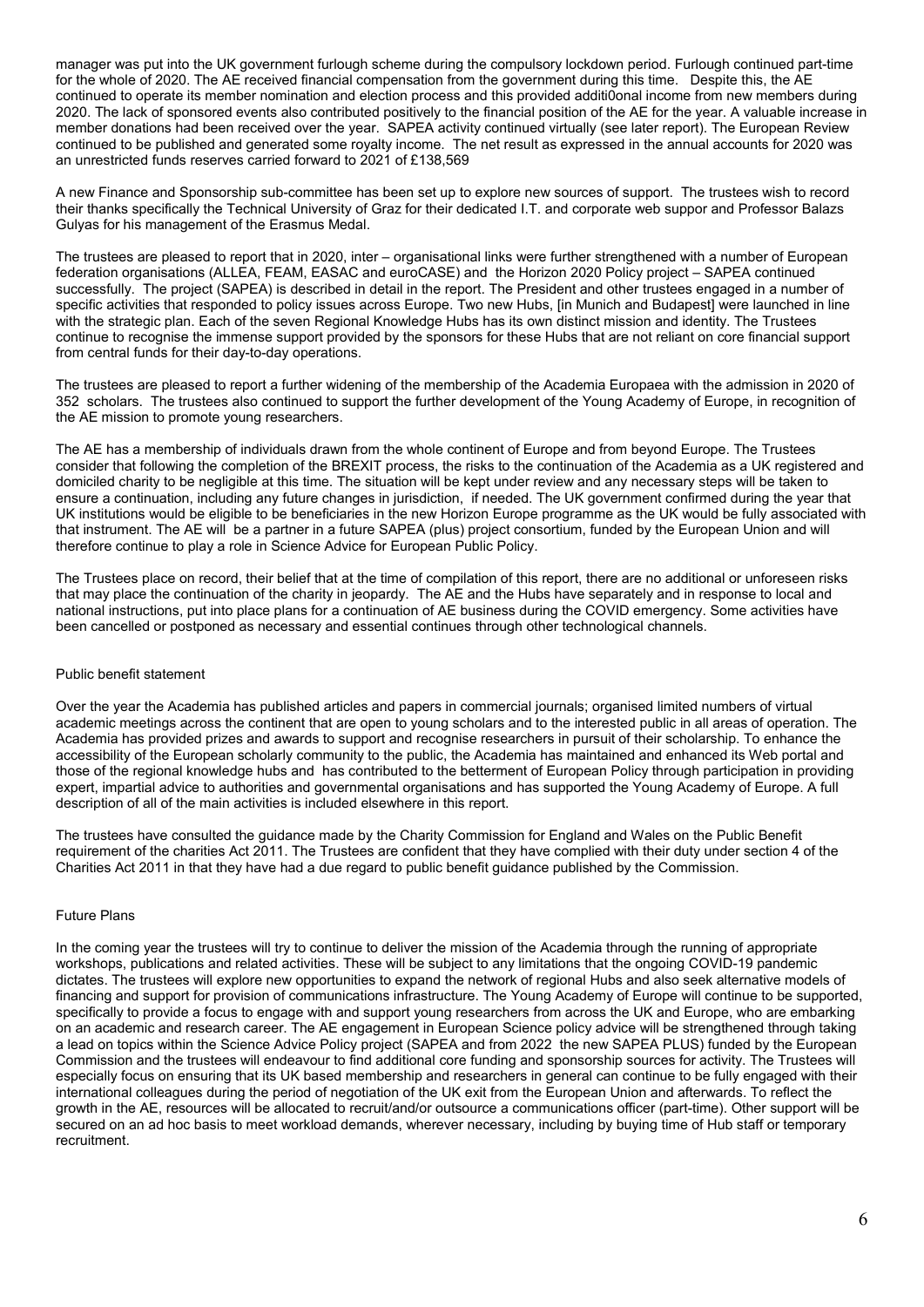# **Section 4: Centrally co-ordinated activities during the period, 1 January 2020 – 31 December 2020**

*The 2020 annual Building Bridges conference of members scheduled for October in Barcelona was cancelled due to COVID-19. The event will be held 20 – 21 October 2021.*

-----------------



**The 2020 Academia Europaea Erasmus Medal was awarded to the renowned international Physicist and Mathematician Roger Penrose** 

**How**ever, due to COVID-19, the 2020 event was cancelled and the award will be made at the 2021 Annual conference in Barcelona on 20<sup>th</sup> October. Professor Penrose will also deliver the Heinz-Nixdorf Erasmus Lecture at that time.



The Erasmus Medal of the Academia Europaea is awarded on the recommendation of an independent search committee, to a member who has maintained over a sustained period, the highest level of international scholarship and recognition by peers.

# **Erasmus Lecture title: "Upside-Down: Revolutions in Physics, Old and New"**

*Abstract: The Copernican revolution tuned upside-own the prevailing view about the motions of the Earth and Sun. But it took Galileo's dynamical understandings to explain why we do not feel the Earth's motion, as in a carriage drawn by rapidly moving horses. The work of Kepler and Newton further refined this dynamics, but the speed of light, as explained by Maxwell's 19th century electromagnetism, seemed to pose a paradox that has only finally been resolved in the 20th century by Einstein's special and general theories of relativity. This latter theory (GR), has of itself led to the seeming catastrophe of singularities in large-scale gravitational collapse.*

*That same century gave us quantum mechanics (QM) for the physics of the small. A common view, is that, when correctly applied to GR, singularities would not arise. However, there are strong reasons to x-expect that this cannot suffice, and should be turned upside down, for GR to resolve inherent problems in QM, again turning upside down current viewpoints relating quantum measurement to conscious experience.*

#### Bio for Roger Penrose

AFFILIATION: Professor (emeritus) of Mathematics at the University of Oxford, UK.

LINK TO WEBPAGE:<https://penroseinstitute.com/about/roger-penrose/>

#### Citation:

Roger Penrose has conducted outstanding research in pure mathematics and theoretical physics for more than 60 years. He is most widely acclaimed for his work on singularities, such as black holes, which he proved could arise from the gravitational collapse of massive, dying stars. He has also made important contributions that explore possible connections between physics and consciousness, and set these out in best-selling books such as The Emperor's New Mind (1989).

Roger Penrose revolutionised the mathematical tools that we use to analyse the properties of spacetime. Previously, work on the curved geometry of general relativity had been confined to configurations with sufficiently high symmetry for Einstein's equations to be soluble explicitly, and by investigating small perturbations away from their symmetry. His more radical approach instead concentrated just on the topology of the space, or at most its conformal structure, since it is the latter — as determined by the lay of the lightcones — that determines the trajectories of lightlike geodesics, and hence their causal relationships. The importance of Penrose's epoch-making paper "Gravitational collapse and space-time singularities" was not only its result (roughly that if an object such as a dying star implodes beyond a certain point, then nothing can prevent the gravitational field getting so strong as to form some kind of singularity). It also showed a way to obtain similarly general conclusions in other contexts, notably that of the cosmological Big Bang, which he dealt with in collaboration with Stephen Hawking.

Roger invente[d twistor theory,](https://en.wikipedia.org/wiki/Twistor_theory) a key tool in quantum theory. He proposed the cosmic censorship hypothesis — an idea of how the effects of the unpredictability of singularities are 'hidden' from us. Even his recreations have been creative: his discovery of a nonperiodic form of tiling — [Penrose tiling](https://en.wikipedia.org/wiki/Penrose_tiling) — has since been observed experimentally in quasicrystals.

He has (with the possible exception of Hawking, for whom he was a mentor and collaborator) done more than anyone since Einstein, to deepen our understanding of space, time, and gravity. Moreover, alongside these 'core' efforts he has, throughout his long career, displayed exceptionally wide-ranging originality and intellectual energy; through his books and lectures, he has been an immense cultural stimulus. He has already received many honours, but his wide-ranging and sustained career has the breadth and impact that renders him an especially distinguished recipient of the Erasmus Medal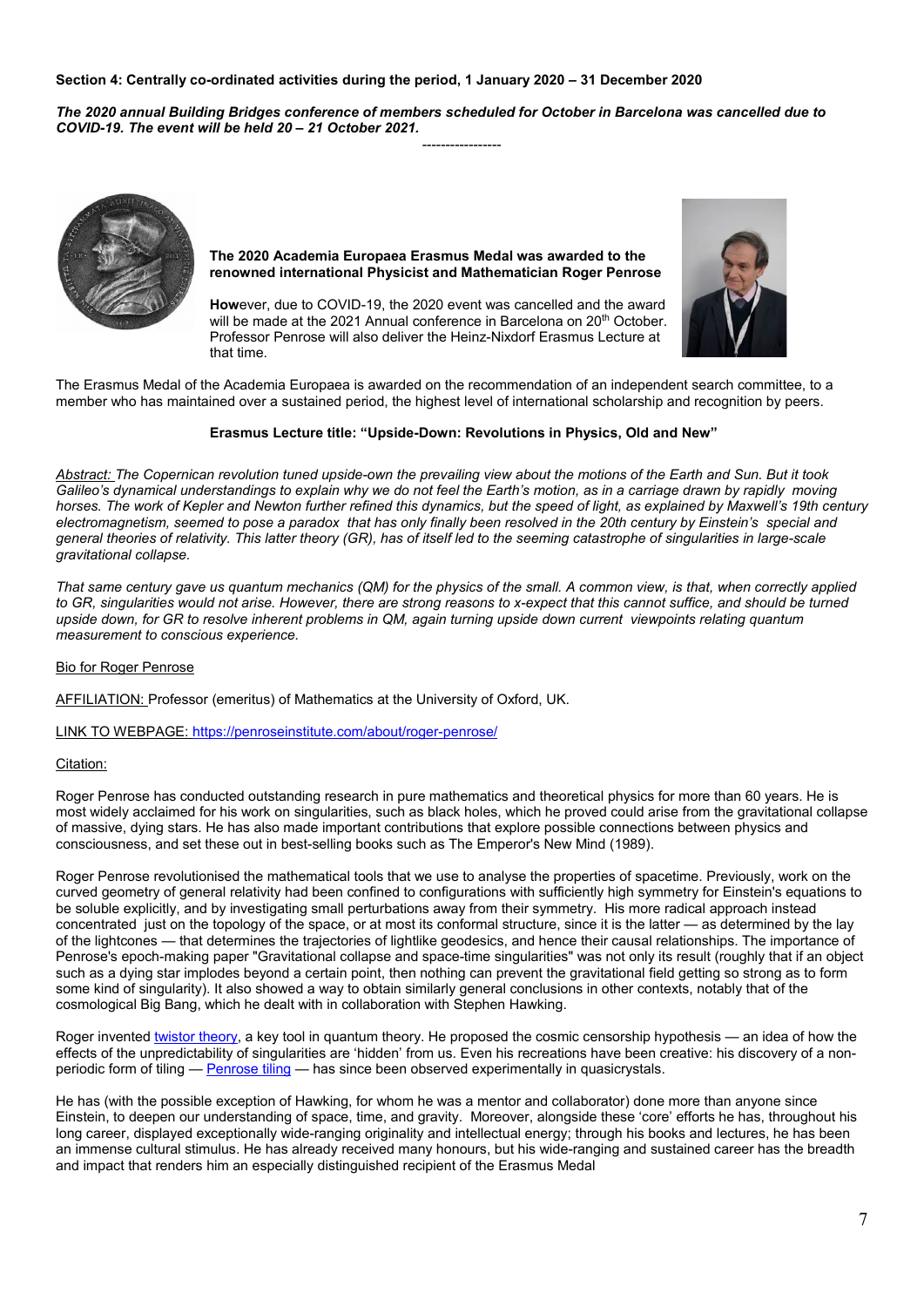<https://biography.yourdictionary.com/roger-penrose>

[https://en.wikipedia.org/wiki/Roger\\_Penrose](https://en.wikipedia.org/wiki/Roger_Penrose)

The Erasmus lecture is sponsored by the



Further information about the Heinz-Nixdorf Stiftung: [http://www.heinz-nixdorf-stiftung.de](http://www.heinz-nixdorf-stiftung.de/)

**-------------------**

**Section 5: Academia Europaea outreach**.

**The Regional Knowledge Hubs**

**They organise and deliver a wide range of activities that deliver a wider public benefit in line with our charitable objectives. These activities are described in detail in the individual Hub reports (see annexes).** 

**AE engagement in European research policy and scientific expert advice to policymakers for general public policy (science into policy)**

**SAPEA – [Scientific Advice for general European Policy \(not policy for research\)](https://www.sapea.info/)**





# **SAPEA: Science Advice for Policy by European Academies**

- Spanning the disciplines of engineering, humanities, medicine, natural sciences and social sciences, **SAPEA** brings together the outstanding knowledge and expertise of Fellows from over 100 Academies, Young Academies and Learned Societies in more than 40 countries across Europe
- SAPEA is part of the [European Scientific Advice Mechanism](https://ec.europa.eu/research/sam/index.cfm?pg=about) (SAM) which provides independent, interdisciplinary and evidence-based scientific advice on policy issues to the European Commission, working closely with the **SAM High Level** [Group of Scientific Advisors](https://ec.europa.eu/research/sam/index.cfm?pg=hlg)
- The project is funded through a grant from the EU's Horizon 2020 programme. It runs from November 2016-the end of 2021.





= country with at least one Academy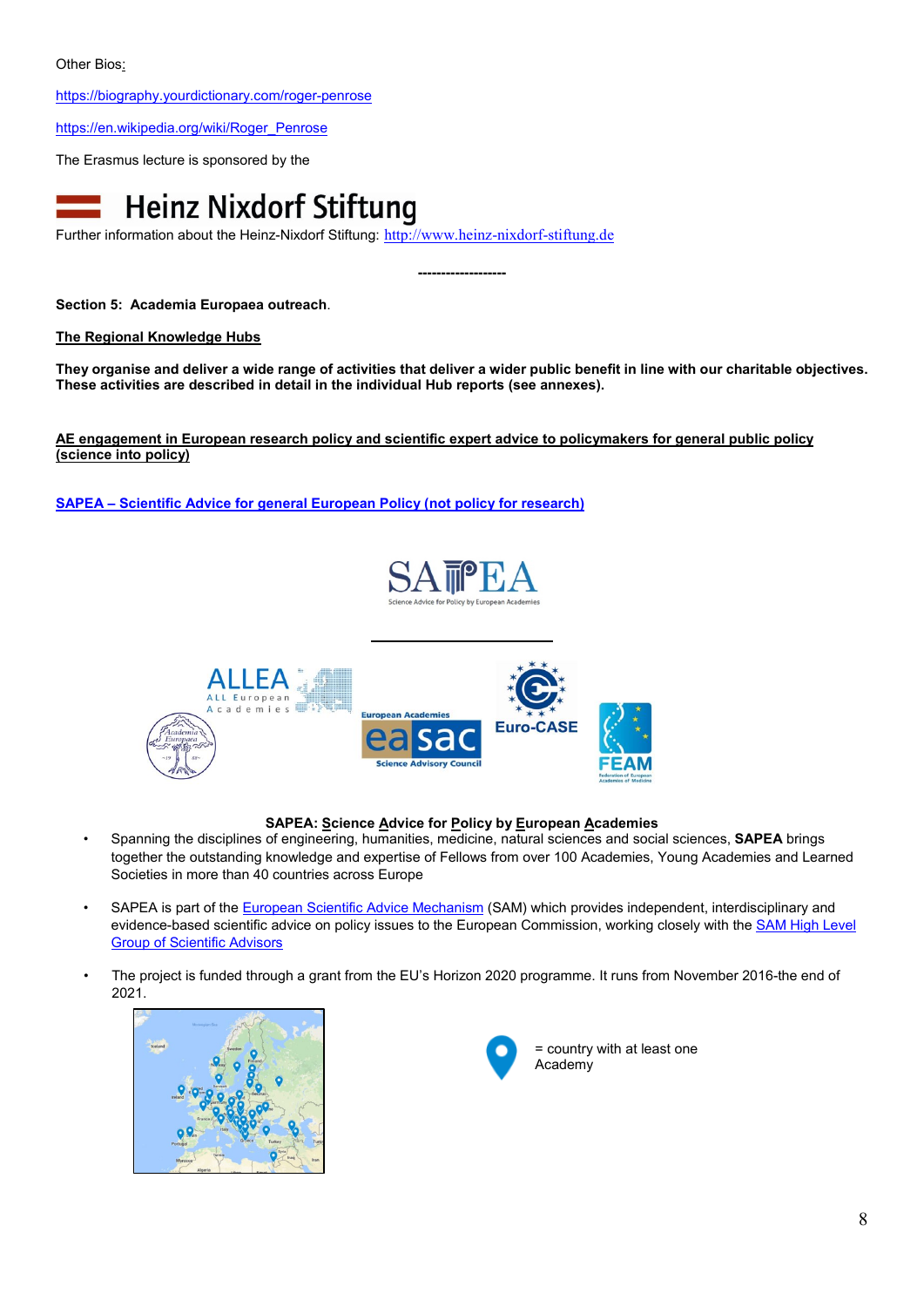Academies' independence, academic expertise and convening power make them a critical source of evidence for policymakers and the wider public, providing an unbiased, balanced and transparent perspective. Academies within SAPEA are members of one or more of the European Academy Networks: [Academia Europaea,](http://www.ae-info.org/) [ALLEA,](http://www.allea.org/) [EASAC,](http://www.easac.eu/) [Euro-CASE](http://www.euro-case.org/) an[d FEAM.](http://www.feam-site.eu/cms/) SAPEA will provide a means for closer collaboration between Academies, combining Fellows' expertise in engineering, human, medical, natural, social and technical sciences in a unique way.

All of the Networks' Member Academies across Europe are part of SAPEA and are encouraged to participate actively. Opportunities for involvement include:

- **suggesting scientific topics**
- **communicating their latest major scientific outputs to SAPEA**
- **nominating Fellows** to the SAPEA Working Groups, or other events requiring the advice of an expert (e.g. experts' workshops or stakeholder meetings)
- Fellows' travel costs will be reimbursed • **hosting Working Group meetings**  direct costs can be covered
- **acting as "Lead Academies"** for a selected scientific topic
- **hosting outreach events**  event support can be provided
- **raising the visibility of Academy work at a European Level** by sharing news of activities with the SAPEA Communications Office for the project website

# **AE engagement in SAPEA and providing expertise to public institutions and administrations at European Level**

The Horizon2020 funded project contract with the European Commission started at the end of 2016 and has been extended to 2021. The President is a member of the Board of Management of the project. Prof. Ole Petersen (Academic Director of the Cardiff Hub and VP ex O) is our alternate and oversees the work of the AE SAPEA Science Policy Officer - Louise Edwards, who is based at the Cardiff Hub. Louise is responsible for the day-to-day management of any AE involvement in policy advice topic work and is a member of the project coordination team. The AE Executive Secretary acts as AE contract manager in liaison with the central project coordination team. The day-to-day engagement in SAPEA is undertaken by the Science Policy team at the Cardiff Knowledge Hub. Louise Edwards is supported by Dr Mildred Foster.

The Cardiff team led the latest evidence review undertaken by SAPEA, on the topic of Biodegradability of Plastics in the Open environment. The review has informed the policy-based Scientific Opinion of the European Group of Chief Scientific Advisors. With the first Working Group meeting taking place at the end of February and regular meetings held throughout the period of the pandemic, this was the first review to be conducted entirely via virtual means. The report was presented to Chair of the Advisors, Professor Nicole Grobert, at the official handover event on 14th December. European Commissioners Gabriel and Sinkevičius attended. There will be an extensive campaign of promotion and outreach throughout 2021. The Hub oversaw a comprehensive systematic review on the European food policy landscape. The systematic review was specifically requested by the Group of Chief Scientific Advisors and published in March, alongside SAPEA's Evidence Review Report, Towards a Sustainable Food System. The systematic review involved a novel partnership between methodologists (members of Cardiff's Specialist Unit for Review Evidence (SURE) and Cardiff University Library Service) and subject experts. An advisory panel was assembled to support the review, chaired by Professor Terry Marsden, Director of Cardiff's Sustainable Places Research Institute (PLACE) and including Professor Roberta Sonnino, Director of Cardiff's Research Centre for Urban and Regional Food Systems (SURF).

Full information can be found via the official SAPEA website [\(https://www.sapea.info/\)](https://www.sapea.info/) and through both the ae-info website [\[http://www.ae-info.org/ae/Acad\\_Main/Activities/SAPEA](http://www.ae-info.org/ae/Acad_Main/Activities/SAPEA) ] and the Cardiff Hub website [\[http://aecardiffknowledgehub.wales/](http://aecardiffknowledgehub.wales/) 

Our intention throughout the SAPEA project is to work with and through the regional knowledge Hubs and with the Young Academy of Europe to ensure maximum opportunity for involvement of our members. We will also establish an outreach forum of other pan-European organisations to improve linkages and engagement of non-core partner expertise and seek to engage (though our Cardiff Hub) scholars (members and non-members) as experts from the UK and Ireland. From 2022 onwards, the Bergen Hub will also be a linked third party (via the University of Bergen) to the SAPEA plus project.

**European Science Advisory Council (EASAC)**. formed by a number of European Academies, and supported by the Academia Europaea provides EU institutions and other pan-national bodies with fully independent advice on the scientific aspects of public policy.

The Academia was a founding member of this Council and collaborates with our sister Academies in making available our members' expertise where needed, for the many study groups that are established. The Academia provides a



financial contribution towards the running of the secretariat of EASAC, which is based at the German National Academy of Sciences (Leopoldina) in Halle. The Academia covers the costs of participation of the AE Council member and also AE experts participating in specific study panels

[**<http://www.easac.eu/>** ]. The AE supports a number of members, who provide their individual expertise to EASAC studies and/or are engaged in the standing committees of EASAC. Professor Don Dingwell (trustee and VP ex o) is the AE delegate to the EASAC governing Council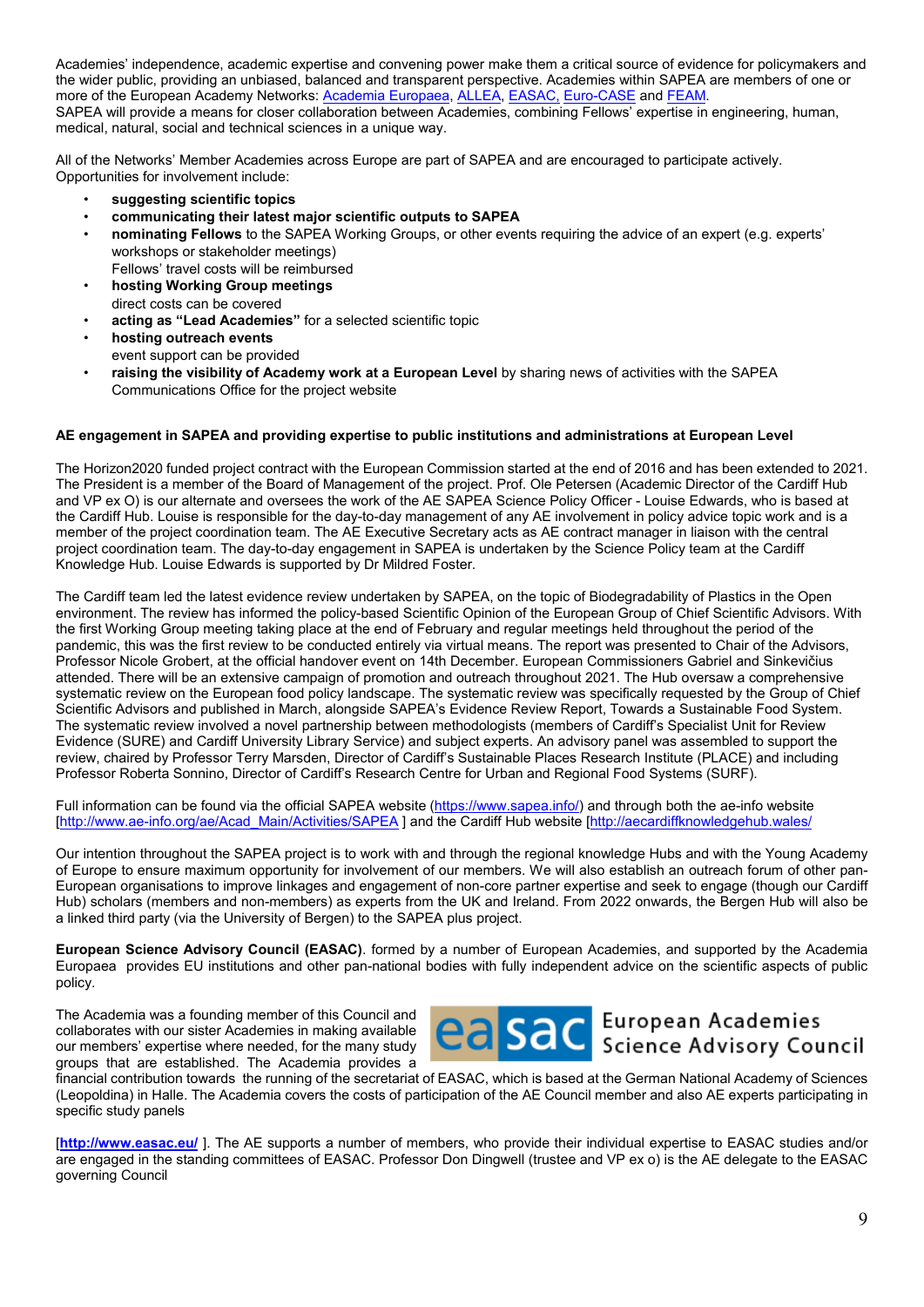# **Publications:**

#### **The European Review 2020** (volume 28)

Report by the Editor-in-chief – Professor Theo D'haen (University of Leuven)

In 2020, the European Review (ERW) went to six issues per volume. AE members had free access to the online version of the journal and to the archive. The Editor-in-chief renewed the editorial Board to include members of the Young Academy of Europe.

Volume 28 had the following focus issues: February 2020 papers from the 2018 annual conference June 2020 Focus on Thinking Beyond Europe's Cultural Borders December 2020 Regimes of Memory III

**Open access issues** – supplement S1 Mind the Gap Bridging Secondary and Higher Education Volume 28 - Symposium S1 - August 2020 - from the HERCuLES symposium of 2018. Edited by Professor Svend Erik Larsen (Aarhus) <https://doi.org/10.1017/S1062798720001210>

ERW at Cambridge Core[: https://www.cambridge.org/core/journals/european-review](https://www.cambridge.org/core/journals/european-review)

**Biology Direct:** a publication (now affiliated with the AE) at the initiative of Professor Alex Verkhratsky (Chair of Class C – Life Sciences). Published by Spinger Nature - <https://biologydirect.biomedcentral.com/>

-------------------------------

#### **Section 6: Events provided with AE sponsorship through the Hubert Curien Fund, or patronage in 2020**

**Contextualising Human Diversity in Context**. Published by University of Trieste Press 2020. Editor – Professor Cinzia Ferrini (University if Trieste) Electronic version at: [www.openstarts.units.it/handle/10077/30260](http://www.openstarts.units.it/handle/10077/30260) 

**Workshop on Observatory Synergies for Astroparticle Physics and Geoscience ( in collaboration with the European Alliance for Earth Sciences – GEO.8)**

**Evidence for Policymakers: An international conference on generating and sharing evidence and data for improved policymaking** (Supported staff to participate) at The Hague.

**Translational Medicine project** (supported by the Hubert Curien Fund) has been brought to a successful conclusion with the publication of the final report, as a substantial full paper (25 pages), in the Journal of Clinical Medicine. [http://aecardiffknowledgehub.wales/2020/05/22/academia-europaea-position-paper-on-translational-medicine-published-in-leading](http://aecardiffknowledgehub.wales/2020/05/22/academia-europaea-position-paper-on-translational-medicine-published-in-leading-open-access-journal/)[open-access-journal/](http://aecardiffknowledgehub.wales/2020/05/22/academia-europaea-position-paper-on-translational-medicine-published-in-leading-open-access-journal/) and<https://www.mdpi.com/2077-0383/9/5/1532>(Prof.Peter Hegyi)

**The Fund supported the following member initiated proposals that were postponed because of the COVID pandemic to future dates.**

**History & Archaeology Section – Hosted at the Wroclaw Hub: ICONOCLASM : PAST & PRESENT ISSUES postponed to October 2021**

**Class of Social and Related Sciences (Hosted at Wroclaw) event. Collective Identities, Nations and Social Spheres (postponed to 2021)**

----------------------------------------

#### **AE specific Publications**.

In addition to regular e-newsletters produced by the centre and all of the Regional Knowledge Hubs, The AE published a number of statements on policy issues and issues relating to the status of members in a number of European countries. Statements can be found at:

No annual member directory was published in hard copy in 2020. A new general AE leaflet was printed.

The AE also maintained its corporate website and all Regional Knowledge Hubs maintain their own websites to reflect their own independent programme activities.

----------------------------------------

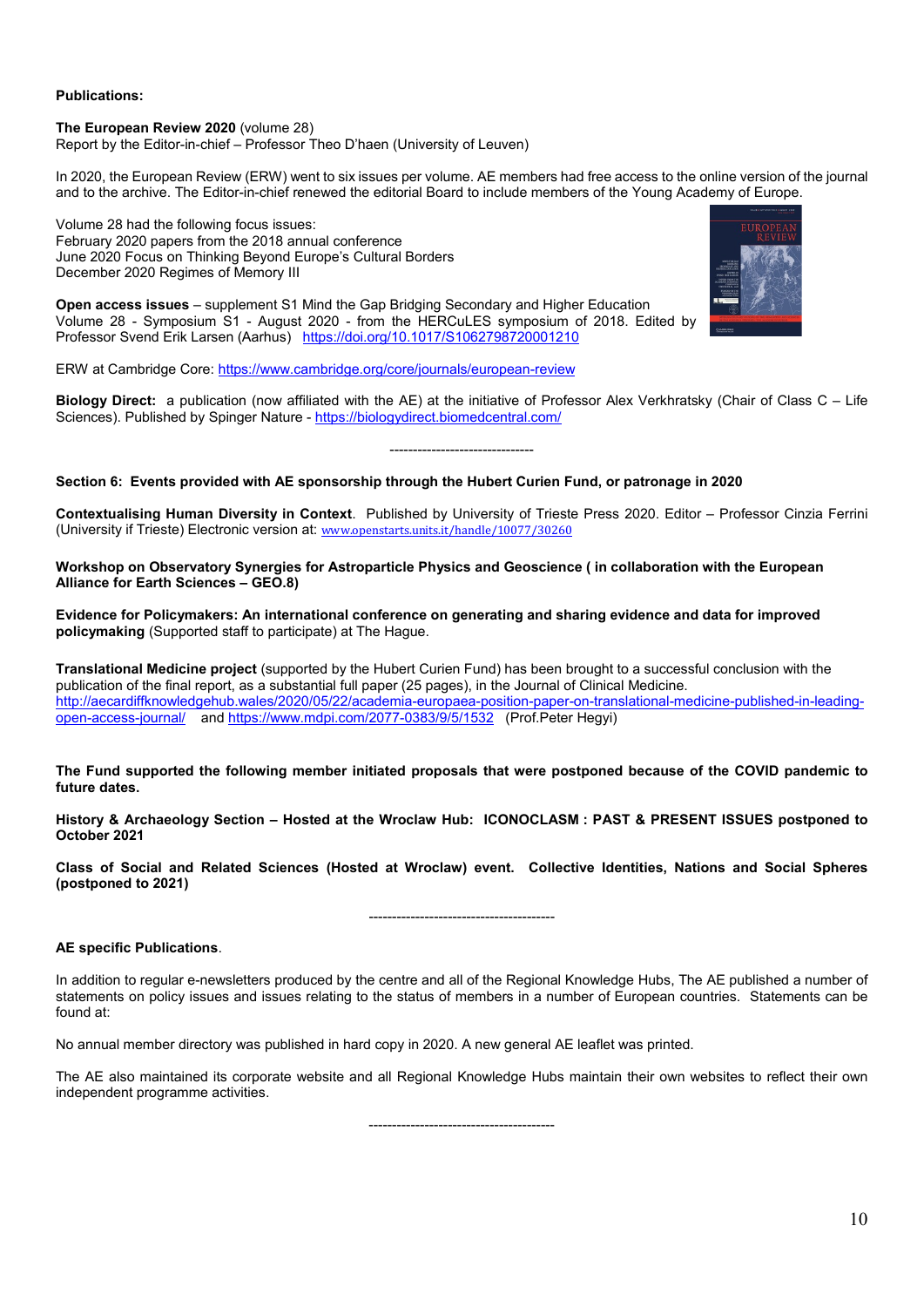### **SECTION 7: Corporate, Hubs and membership**

#### **2020 New members elected**

The trustees approved the recommendation of the Classes and elected new members as follows: Class A1 (Humanities) – 105 new members; Class A2 (Social and societal sciences) – 52 new members; Class B (Natural Sciences) – 110 new members and Class C (Life Sciences) – 94 new members. A full list of 2020 new members, allocated by Class and Section is at Annex 1

The Class chairs responsible for oversight of the nominations process in 2020 were:

Class A1 – Humanities and Arts – Sections A1-A6 [Chair Professor Poul Holm (Trustee)] Class A2 – Social and related sciences – Sections A7 – A10 [Chair Prof .Wittrock (Trustee)] Class B – Exact and Natural Sciences – Sections B1 –B5 [Professor Don Dingwell (Trustee)] Class C – Life Sciences – Sections C1 – C5 [Professor Alex Verkhratsky (Trustee)]

#### ----------------------------------------

# **Communications**

The Hubs and HQ issued regular electronic newsletters throughout the year. A letter from the President was issued to all members on a quarterly basis. The Graz Data centre maintained the ae-info.org website and both Graz and Wroclaw ensured that member data was updated, including for the new members elected in 2020 All new members were notified of the AE GDPR policy and members were asked to opt-in to that policy.

#### **Governance meetings held in 2020**

#### **The Trustees, Council and their subcommittees**

Because of COVID-19 restrictions, the Board of Trustees met virtually on 4 occasions (using the Zoom platform) as follows: April 16, April 17, June 18, and 20 October. All meetings were quorate.

The Board decided to seek the membership's approval to suspend the physical AGM of 2020. This was carried out via an electronic ballot of all members on a motion. This motion had been approved. The ordinary business of an AGM was then conducted electronically later, and through a series of motions and electronic ballots of all members. The outcomes are reported below.

Individual (virtual) Class meetings (of Section chairs) to decide on recommended new member lists were held on:

Class A1 (June 10) Class A2 (June 11) Class B (June 1) Class C (June 10)

In addition a physical meeting (February) of the new Sponsorship sub-committee met in London. The group is composed of the Treasurer, the President (as Chair), plus Professor Stephen Evans MAE (Cambridge) and Professor Eystein Jansen (Bergen Hub Academic Director) ----------------------------------------

#### **32nd Annual Business Meeting 2020 (AGM) - suspended**

#### **The Board of trustees obtained approval of the membership to suspend the 2020 AGM due to COVID-19 restrictions. This was done via an electronic ballot.**

All members had been given advance notice of the Ballots by email (on 21<sup>st</sup> September), stating the reasons for the ballots and the timetable and sequence as follows:

A. Vote number 1: will be a request to approve a proposal to suspend the need for a physical AGM for this year only. Our statutes (see the footnote) need a decision to be taken by elective resolution of members. This has to be done before any other substantive ballots can be taken.

B. Vote number 2. The Board will then invite your votes to approve some normal items of AGM business:

a. A proposal from the Board to adopt the annual accounts for the year ended 31 December 2019

b. A proposal to adopt the trustees (activity) report for 2019 c. A proposal to re-appoint the auditors d. A proposal to set the annual membership fees for 2021

C. Vote number 3. In view of the exceptional times we are all experiencing, the Board have decided to invite the current President Sierd Cloetingh, to remain in post until the end of 2021. This would facilitate a smooth transition to the new incoming President. We are in uncharted territory and there is no provision in statues or regulations for this, but the Board will hope that you the members will understand the need to ensure continuity at this time and hope that you will vote to approve a proposal for this action.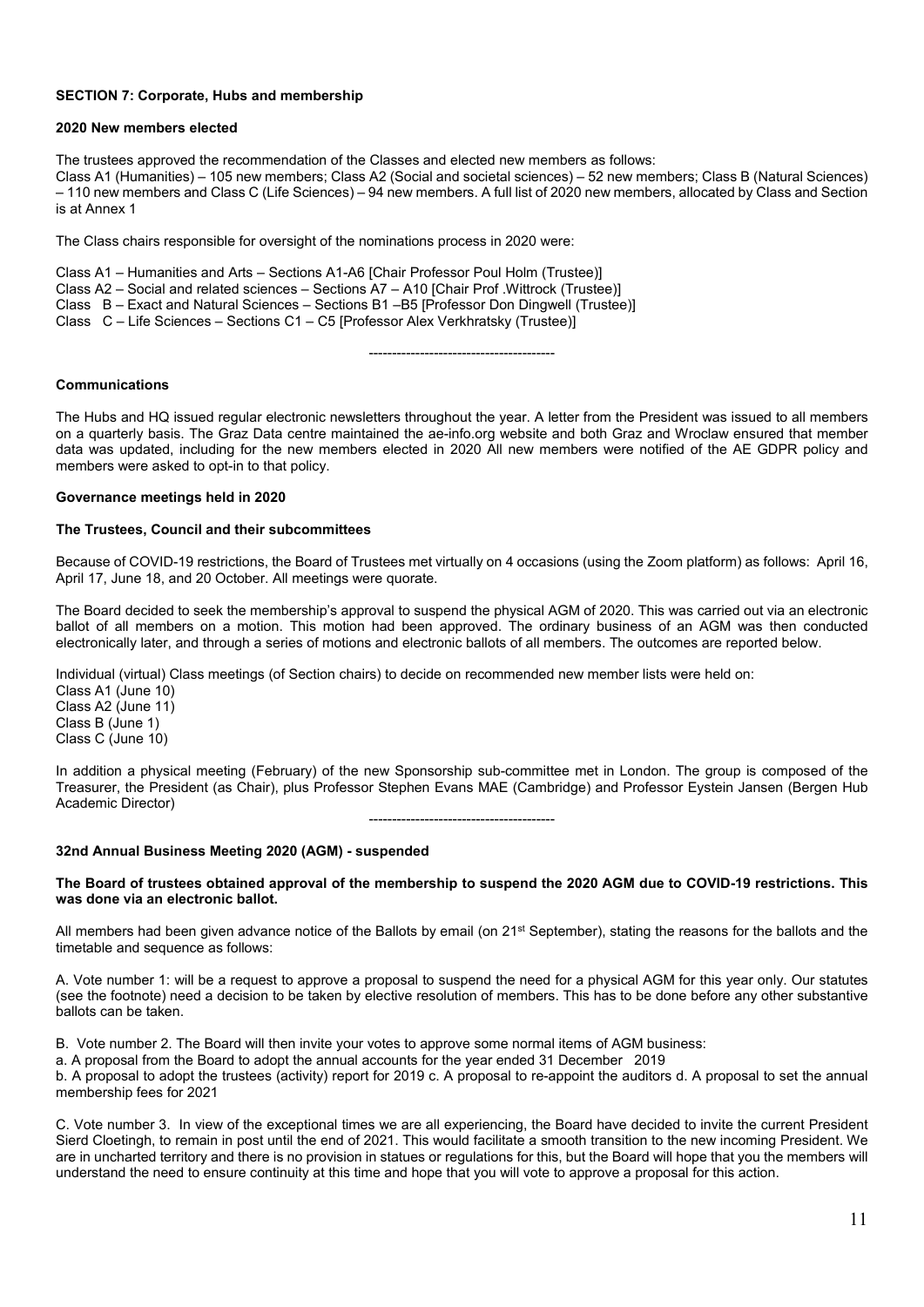These ballots were open for voting from 26 September to 3 October.

A fourth ballot had been pre-announced for the new President of the Academia Europaea.

MOTION WAS: Following an intensive scrutiny process, the Board adopted the recommendation of the independent search group and are pleased to propose XXXXXXXXXXXXX for your approval.

The incoming President will serve as a 'President-elect' from January 2021, and will assume the Presidency at the AGM of 2021 (October). The President will serve for an initial term of three years.

This ballot was open from 6 October to 12 October

The outcomes from all of these ballots were:

**Motion to suspend the AGM of 2020** 

**Motion to adopt the accounts for the year ending 31 December 2019**

**Motion to adopt the trustees (activity report for the year ending 31 December 2019**

**Motion to re-appoint the auditors (examiners)**

**Motion to set the level of membership fees for the year 2021 (at the 2020 level)**

**Motion to extend exceptionally, the term of the Current President (Professor Cloetingh) to the end of 2021**

**Motion to accept the recommendation of the trustees to elect XXXX as the new President of the Academia Europaea.**

# **Large majorities approved all motions**

# **The Membership duly elected Professor Marja Makarow to be the next President of the Academia Europaea.**

It was hoped that a pared back physical AGM might held in Barcelona on 21 October 2021. A number of items of ordinary business may be handled in advance, via electronic ballots of the membership.

------------------------------------

# **Section 8: Statement of Trustees' Responsibilities**

The Trustees (who are also the directors of The Academia Europaea – The Academy of Europe for the purposes of company law) are responsible for preparing the Trustees' Report and the financial statements in accordance with applicable law and United Kingdom Accounting Standards (United Kingdom Generally Accepted Accounting Practice).

Company law requires the trustees' must not approve the financial statements unless they are satisfied that they give a true and fair view of the state of affairs of the charitable company and of the incoming resources and application of resources, including the income and expenditure, of the charitable company for that period. In preparing these financial statements, the trustees are required to:

- $\circ$  select suitable accounting policies and then apply them consistently;<br> $\circ$  observe the methods and principles in the Charities SORP:
- observe the methods and principles in the Charities SORP;
- 
- o make judgements and estimates that are reasonable and prudent;<br>o prepare the financial statements on the going concern basis unles prepare the financial statements on the going concern basis unless it is inappropriate to presume that the charitable company will continue in operation.
- o state whether applicable UK Accounting Standards have been followed, subject to any material departures disclosed and explained in the financial statements; and

The Trustees are responsible for keeping accounting records that are sufficient to show and explain the company's transactions and disclose with reasonable accuracy at any time the financial position of the charitable company and enable them to ensure that the financial statements comply with the Companies Act 2006. They are also responsible for safeguarding the assets of the charitable company and hence for taking reasonable steps for the prevention and detection of fraud and other irregularities.

**I**n so far as the Trustees are aware:

- o there is no relevant information of which the charitable company's examiner of accounts is unaware; and
- $\circ$  the trustees have taken all steps that they ought to have taken to make themselves aware of any relevant information and to establish that the examiner of accounts is aware of that information.

The Trustees are responsible for the maintenance and integrity of the corporate and financial information included on the charitable company's website. Legislation in the United Kingdom governing the preparation and dissemination of financial statements may differ from legislation in other jurisdictions.

# **Risk assessment**

The Trustees have assessed the major risks to which the charity is exposed, in particular those relating to the operations and finances of the charity and for BREXIT and are satisfied that systems are in place to mitigate our exposure to these risks. However, the situation will be kept under constant review and any necessary steps taken.

# **Financial Report**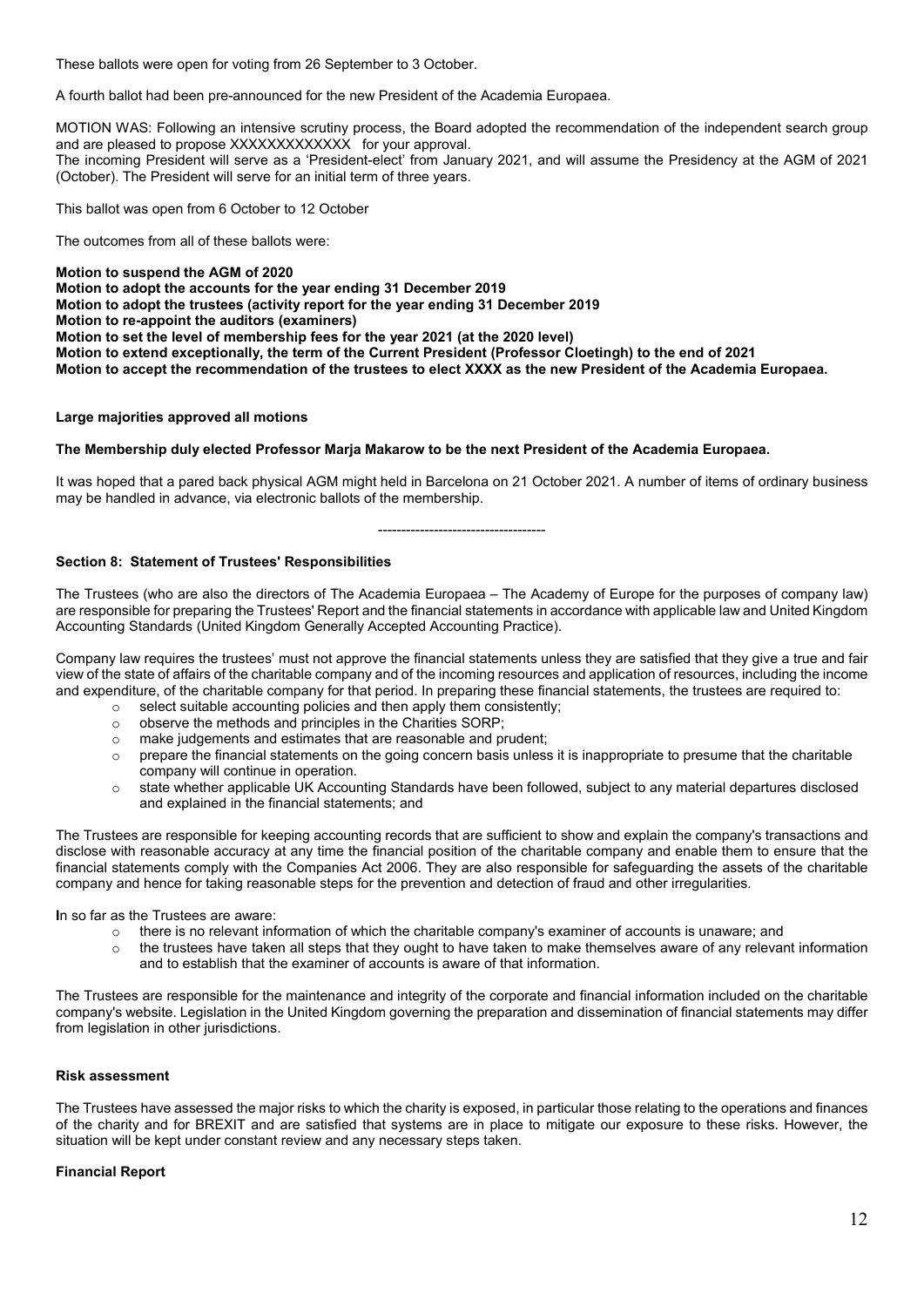The Trustees confirm that suitable accounting policies have been used and applied consistently and that reasonable and prudent judgements and estimates have been made in the preparation of the financial statements for the year 1 January 2020 - 31 December 2020. The Trustees also confirm that applicable accounting standards have' been followed and that the financial statements have been prepared on the going concern basis. The assets are available and adequate to fulfil obligations on a fund - by - fund basis.

The Academia is required by UK law to present its accounts in sterling. A version expressed in Euros could be prepared by converting the figures at the exchange rate for a particular date, but this would not be accurate since transactions are spread across the financial year, during which a range of exchange rates have existed. Any significant foreign exchange impacts are described in the notes to the accounts. The full accounts have been published separately to the this activity report.

#### **Reserves policy**

The total funds for the year ended 31 December 2020 was £283,546 [YE 31 December 2019, £105,242]. It is the policy of the trustees to maintain sufficient reserves for the Academia Europaea to continue its charitable activities and in view of this, the trustees aim to achieve reserves equal to approximately six months of operations. A review of reserves policy will be undertaken every year.

**Income and expenditure for the period ended 31 December 2020 (summary overview)**

The year was one of continuing progress towards stability. The COVID-19 pandemic and a period of office lockdown, suspension of planned activities over the year all had an impact on the financial position of the AE. Our total income for the year was £401,223. Total expenditure was £254,522. The balance of funds brought forward to 2020 from 2019 was £105,242. In addition to normal income and expenditure, the accounts also reflect income and expenditures associated to the European Commission SAPEA grant. The AE benefits from overhead associated with our involvement in this project activity. The figures also include subsidies received from the UK government in support of the COVID-19 lockdown and the furlough of one member of AE staff at the London office.

The AE as a charity seeks to operate an effective zero balance budget. We are essentially dependent upon members' donation income, in 2020 this was at £216,360, and life membership payments totalled £20,113. This represented a positive increase over previous years. The Trustees stress to all members the importance of supporting the Academia by making a donation every year, preferably at the recommended level. Without more members making a payment, theAE will not be able to grow the range and type of activity and support for member initiatives that we need to deliver our obligations as a charity. Whilst a voluntary scheme remains our policy, the Trustees reviewed this policy and decided to levy a recommended general fee rate, linked to an age-related banding for annual donations, per member. Sponsorship continued to be successful for individual activity, and we thank the Wenner Gren Foundations (Sweden), The Heinz-Nixdorf Foundation (Germany), The Balzan Foundation (Switzerland) and for their support and the support of other sponsors, especially the Caixa Foundation (Barcelona) and our Patron member The German Academy of Sciences (Leopoldina). The Board continued to recognise the ongoing difficulty in obtaining core financial support from public and private institutions and established a Finance and Sponsorship sub-committee to manage these developments.

The examiner's accounts for 2020 are filed separately and can be viewed through the Academia Europaea website; the UK government Companies House and the Charities Commission of England and Wales websites respectively.

**Sierd Cloetingh, President On behalf of the Board of Trustees**

**July 2021**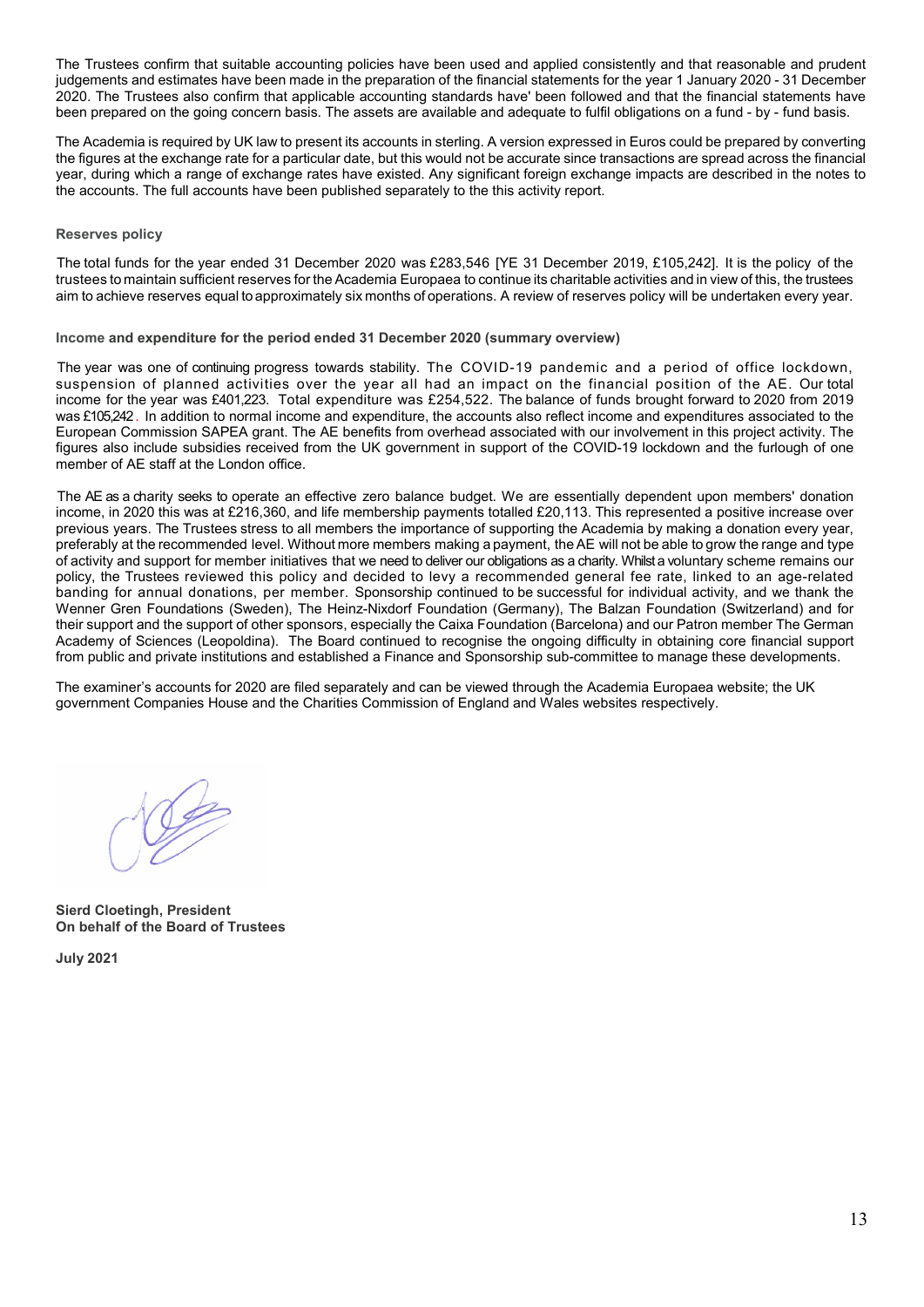# **Annex 1: Members elected in 2020 and who subsequently accepted an invitation into membership**

**Class A1 – Humanities – Chair: Professor Poul Holm (Dublin))** 

|    | <b>Full name</b>                      | <b>Country</b>               |                    |
|----|---------------------------------------|------------------------------|--------------------|
| А1 | <b>History &amp; Archaeology (19)</b> | c. Nikita Harwich-Vallenilla | <b>Member Type</b> |
|    | Abbattista Guido                      | Italy                        | Ordinary           |
|    | <b>Buda Octavian</b>                  | Romania                      | Ordinary           |
|    | De Graaf Beatrice Albertha            | <b>Netherlands</b>           | Ordinary           |
|    | Haynes lan                            | United Kingdom               | Ordinary           |
|    | Heinen Armin                          | Germany                      | Ordinary           |
|    | Murgescu Bogdan                       | Romania                      | Ordinary           |
|    | Nickelsen Kärin                       | Germany                      | Ordinary           |
|    | Nyberg Kenneth                        | Sweden                       | Ordinary           |
|    | Platon Alexandru-Florin               | Romania                      | Ordinary           |
|    | Pollmann Judith                       | Netherlands                  | Ordinary           |
|    | POSADA-CARBÓ Eduardo                  | United Kingdom               | Ordinary           |
|    | Pro Juan                              | Spain                        | Ordinary           |
|    | RISTOVIĆ Milan                        | Serbia                       | Ordinary           |
|    | Rubiés Joan-Pau                       | Spain                        | Ordinary           |
|    | <b>Tischler Matthias M.</b>           | Spain                        | Ordinary           |
|    | <b>Turda Marius</b>                   | United Kingdom               | Ordinary           |
|    | <b>WHITTAKER Helene</b>               | Sweden                       | Ordinary           |
|    | Winiwarter Verena                     | Austria                      | Ordinary           |
|    | Michael Cook                          | <b>USA</b>                   | <b>FOREIGN</b>     |

| A2 | <b>Classics &amp; Oriental Studies (6)</b> | c. Gerd Haverling | <b>Member type</b> |
|----|--------------------------------------------|-------------------|--------------------|
|    | <b>Fuhrer Therese</b>                      | Germany           | Ordinary           |
|    | Marzano Annalisa                           | United Kingdom    | Ordinary           |
|    | Németh Michał                              | Poland            | Ordinary           |
|    | Shogimen Takashi                           | New Zealand       | Foreign            |
|    | Stramaglia Antonio                         | Italy             | Ordinary           |
|    | <b>Tsagalis Christos</b>                   | Greece            | Foreign            |

| <b>Linguistic Studies (21)</b> |                   | c. Pier Marco Bertinetto |          |
|--------------------------------|-------------------|--------------------------|----------|
| A <sub>3</sub>                 | Alexiadou Artemis | Germany                  | Ordinary |
|                                | Allen Shanley     | Germany                  | Ordinary |
|                                | Aloni Maria       | Netherlands              | Ordinary |
|                                | Behr Wolfgang     | Switzerland              | Ordinary |
|                                | Börjars Kersti    | United Kingdom           | Ordinary |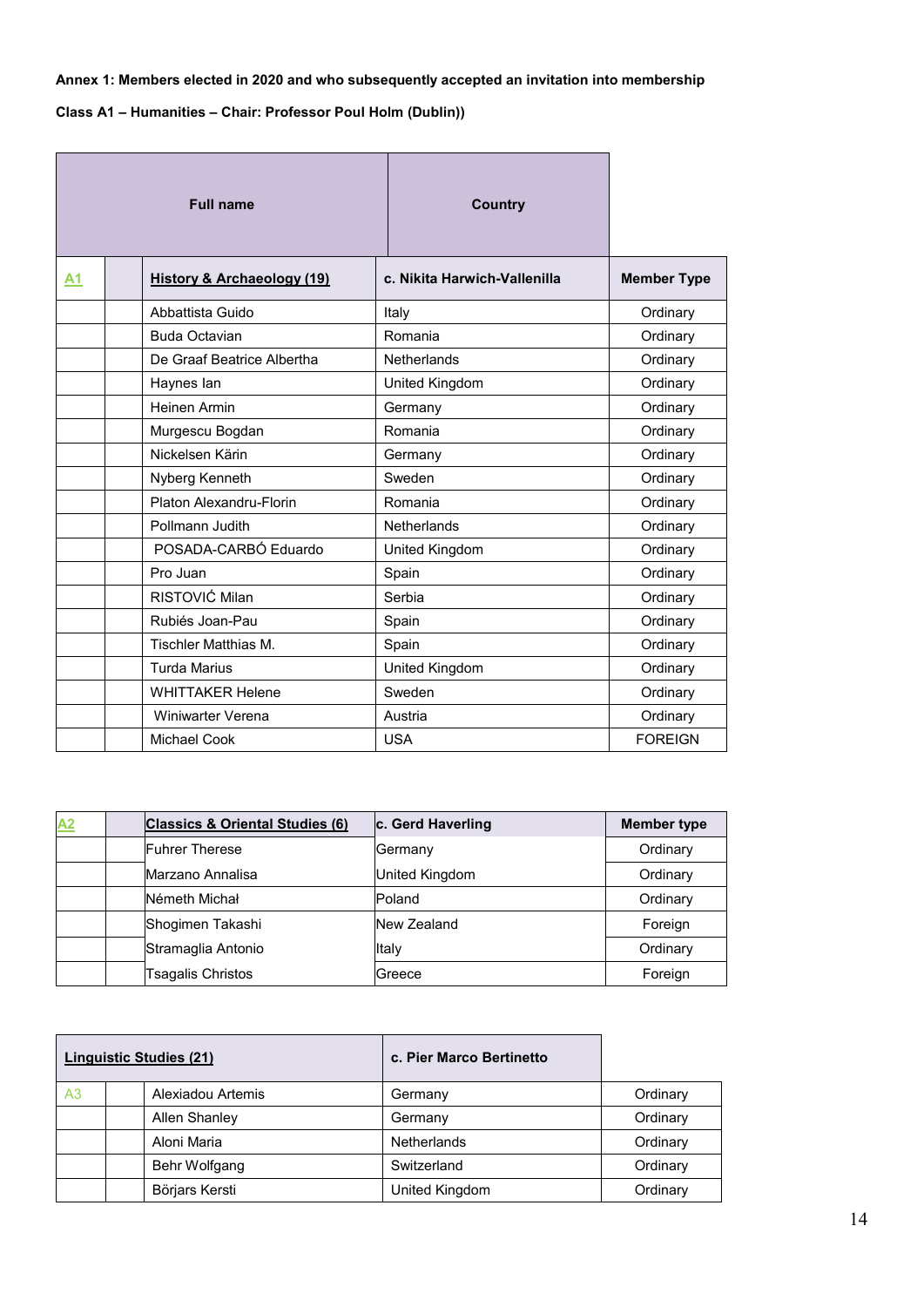| Cuzzolin Pierluigi       | Italy                     | Ordinary |
|--------------------------|---------------------------|----------|
| de Saussure Louis        | Switzerland               | Ordinary |
| Divjak Dagmar            | United Kingdom            | Ordinary |
| Fischer Olga             | <b>Netherlands</b>        | Ordinary |
| Földes Csaba             | Germany                   | Ordinary |
| François Alexandre       | France                    | Ordinary |
| Hansen Maj-Britt         | United Kingdom            | Ordinary |
| Haug Dag                 | Norway                    | Ordinary |
| <b>Hellwig Birgit</b>    | Germany                   | Ordinary |
| <b>Holvoet Axel</b>      | Lithuania                 | Ordinary |
| Igartua Ugarte Iván      | Spain                     | Ordinary |
| <b>Nesset Tore</b>       | Norway                    | Ordinary |
| Spector Benjamin         | France                    | Ordinary |
| Tatevosov Sergei         | <b>Russian Federation</b> | Ordinary |
| Thornton Anna Maria      | Italy                     | Ordinary |
| <b>Wurmbrand Susanne</b> | Austria                   | Ordinary |

| A4 | <b>Literary &amp; Theatrical Studies (18)</b> | c. Vladimir Biti     | <b>Member type</b> |
|----|-----------------------------------------------|----------------------|--------------------|
|    | <b>Aston Elaine</b>                           | United Kingdom       | Ordinary           |
|    | <b>Benne Christian</b>                        | Denmark              | Ordinary           |
|    | <b>Borbely Stefan</b>                         | Romania              | Ordinary           |
|    | Braga Corin                                   | Romania              | Ordinary           |
|    | Corbea-Hoisie Andrei                          | Romania              | Ordinary           |
|    | Desmarais Jane                                | United Kingdom       | Ordinary           |
|    | Duprat Anne                                   | France               | Ordinary           |
|    | GILMORE John T.                               | United Kingdom       | Ordinary           |
|    | Kluge Sofie                                   | Denmark              | Ordinary           |
|    | Leeder Karen                                  | United Kingdom       | Ordinary           |
|    | Meretoja Hanna                                | Finland              | Ordinary           |
|    | Perloff Marjorie                              | <b>United States</b> | Foreign            |
|    | <b>Pittock Murray</b>                         | United Kingdom       | Ordinary           |
|    | <b>Rimell Victoria</b>                        | United Kingdom       | Ordinary           |
|    | <b>Rippl Gabriele</b>                         | Switzerland          | Ordinary           |
|    | Vice Sue                                      | United Kingdom       | Ordinary           |
|    | Vogel Juliane                                 | Germany              | Ordinary           |
|    | Zach Wolfgang                                 | Austria              | Ordinary           |

| <b>A5</b> | <b>Musicology &amp; History of Art &amp;</b><br>Architecture (12) | c. Laurenz Lutteken  |          |
|-----------|-------------------------------------------------------------------|----------------------|----------|
|           | Canguilhem Philippe                                               | France               | Ordinary |
|           | Corrain Lucia                                                     | Italy                | Ordinary |
|           | Cuno James                                                        | <b>United States</b> | Foreign  |
|           | <b>DONIN Nicolas</b>                                              | France               | Ordinary |
|           | Gancarczyk Paweł                                                  | Poland               | Ordinary |
|           | Geiger Friedrich                                                  | Germany              | Ordinary |
|           | Kelly Barbara                                                     | United Kingdom       | Ordinary |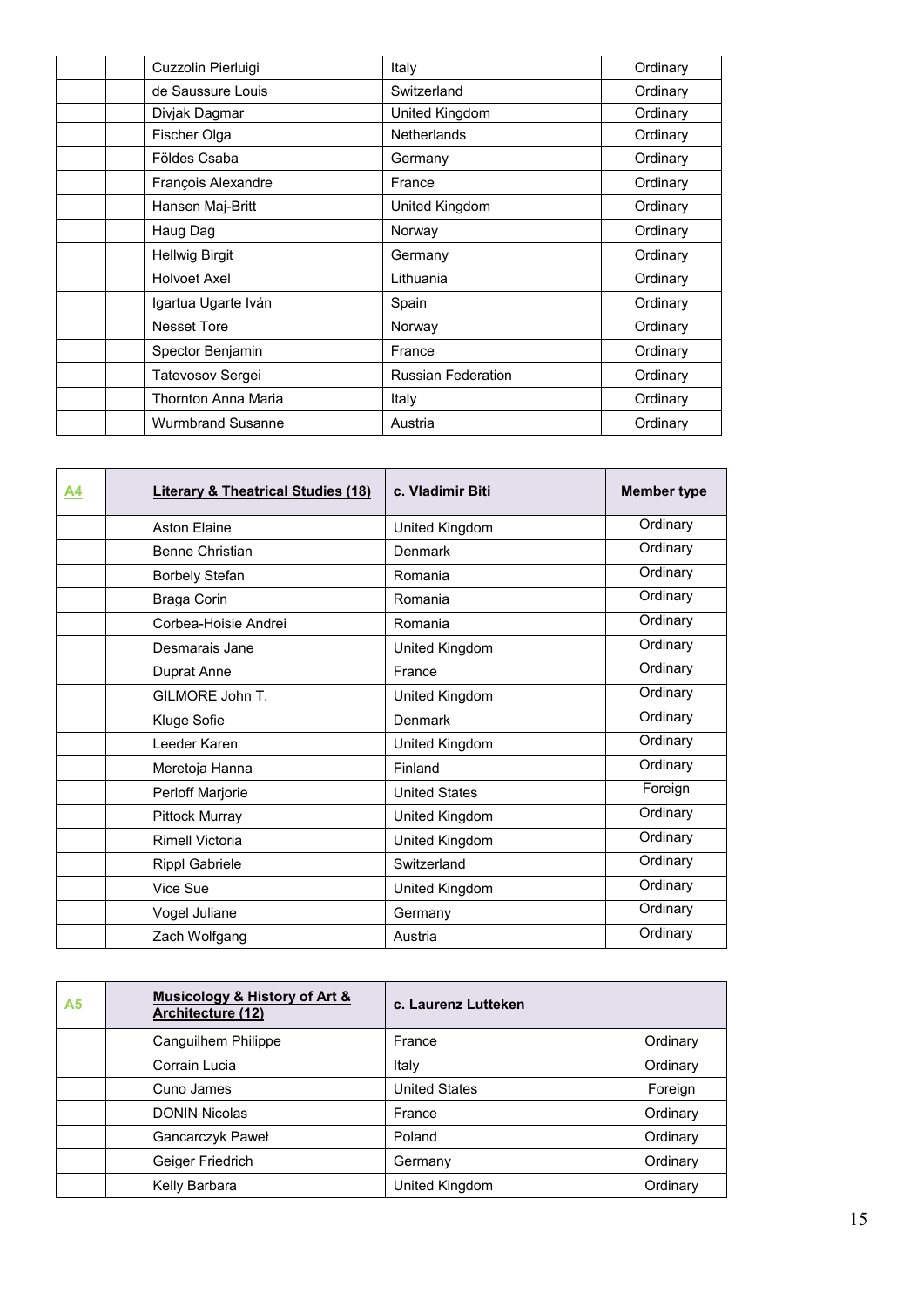|  | Richards Annette        | <b>United States</b> | Foreign  |
|--|-------------------------|----------------------|----------|
|  | Rodríguez Ortega Nuria  | Spain                | Ordinary |
|  | Tunbridge Laura         | United Kingdom       | Ordinary |
|  | <b>Wood Christopher</b> | <b>United States</b> | Foreign  |
|  | Zoppelli Luca           | Switzerland          | Ordinary |

| A6 |               | Philosophy, Theology &<br><b>Religious Studies (11)</b> | c. Genoveva Marti |          |
|----|---------------|---------------------------------------------------------|-------------------|----------|
|    |               | <b>Beebee Helen</b>                                     | United Kingdom    | Ordinary |
|    |               | Hüttemann Andreas                                       | Germany           | Ordinary |
|    |               | KALIMI ISAAC                                            | Germany           | Ordinary |
|    | Miroiu Adrian |                                                         | Romania           | Ordinary |
|    |               | Pacherie Flisabeth                                      | France            | Ordinary |
|    | Parrini Paolo |                                                         | taly              | Ordinary |
|    |               | <b>Perler Dominik</b>                                   | Germany           | Ordinary |
|    | Reiss Julian  |                                                         | Austria           | Ordinary |
|    | Shenker Orly  |                                                         | Israel            | Ordinary |
|    |               | Westphal Kenneth R.                                     | Turkey            | Ordinary |
|    | Ypi Lea       |                                                         | United Kingdom    | Ordinary |

| А7 | <b>Film, Media and Visual Studies</b><br>(19) | c. Göran Bolin |          |
|----|-----------------------------------------------|----------------|----------|
|    | Alvares Claudia                               | Portugal       | Ordinary |
|    | <b>Bassett Caroline</b>                       | United Kingdom | Ordinary |
|    | Boccia Artieri Giovanni                       | Italy          | Ordinary |
|    | Dobek-Ostrowska Boguslawa                     | Poland         | Ordinary |
|    | Esposito Elena                                | Italy          | Ordinary |
|    | <b>Fickers Andreas</b>                        | Luxembourg     | Ordinary |
|    | Gil Isabel Capeloa                            | Portugal       | Ordinary |
|    | <b>Grant Catherine</b>                        | United Kingdom | Ordinary |
|    | Hughes Lorna                                  | United Kingdom | Ordinary |
|    | Jansson André                                 | Sweden         | Ordinary |
|    | Jensen Klaus Bruhn                            | Denmark        | Ordinary |
|    | Kerr Aphra                                    | Ireland        | Ordinary |
|    | Kleinen-von Königslöw Katharina               | Germany        | Ordinary |
|    | Ling Richard                                  | Singapore      | Foreign  |
|    | <b>Mansell Robin</b>                          | United Kingdom | Ordinary |
|    | Pasquali Francesca                            | Italy          | Ordinary |
|    | Pruulmann-Vengerfeldt Pille                   | Sweden         | Ordinary |
|    | Söderbergh Widding Astrid                     | Sweden         | Ordinary |
|    | <b>Syvertsen Trine</b>                        | Norway         | Ordinary |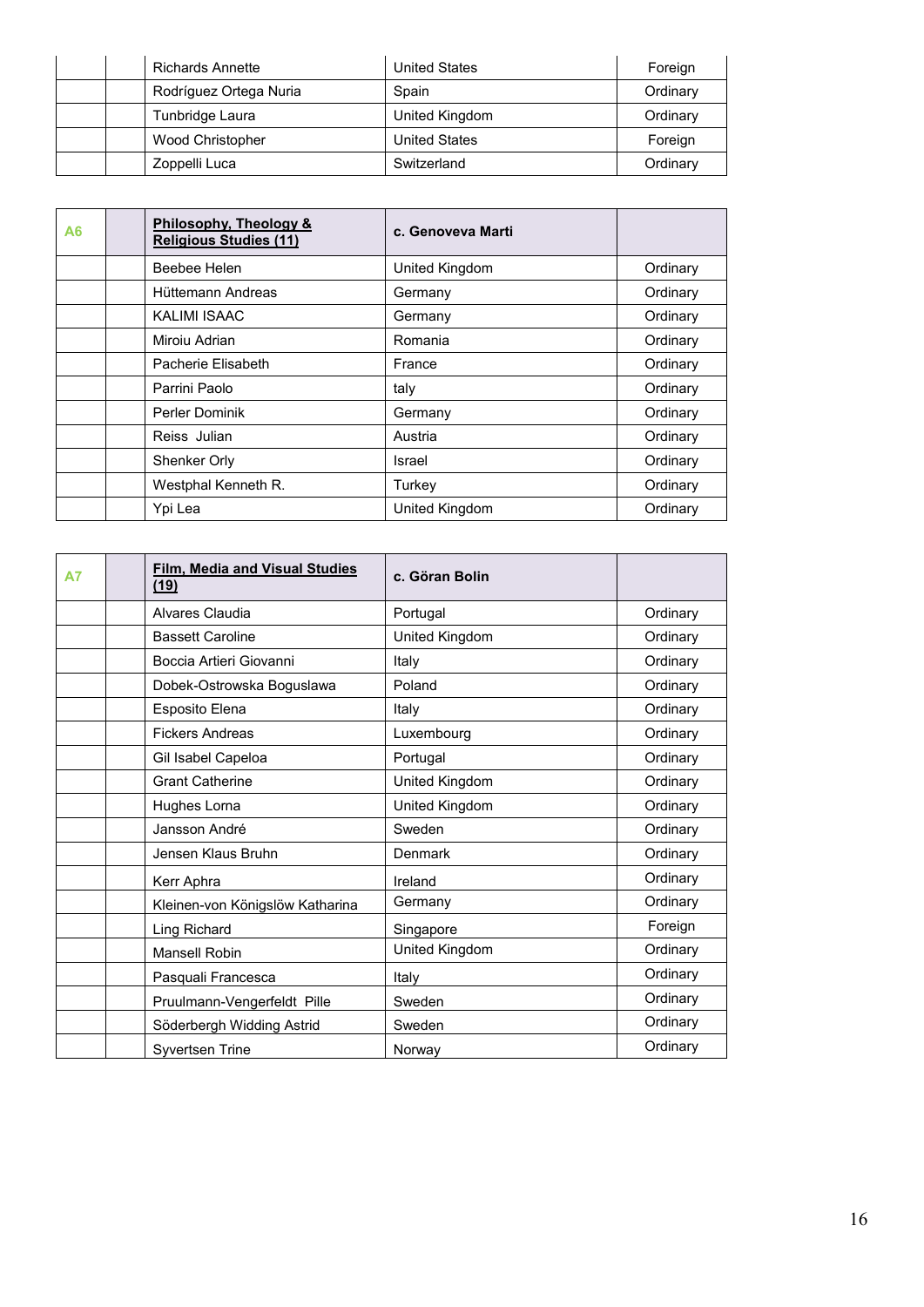# **Class A2 - Social and Societal sciences: Class chair Professor Bjorn Wittrock (Uppsala)**

During 2020 there was a re-organisation of Sections and creation of several new Section groupings. All Class members were invited to select a new or exisiting section. These reported in Annex 2

|    | <b>Full name</b>                | Country            | <b>Membership type</b> |
|----|---------------------------------|--------------------|------------------------|
|    | <b>Behavioural Sciences (5)</b> | c. Peter Scott     |                        |
| A8 | <b>MIKLOSI ADAM</b>             | Hungary            | Ordinary               |
|    | Price Cathy                     | United Kingdom     | Ordinary               |
|    | Roelofs Ardi                    | <b>Netherlands</b> | Ordinary               |
|    | Semenza Carlo                   | Italy              | Ordinary               |
|    | <b>TSAKIRIS MANOS</b>           | United Kingdom     | Ordinary               |
|    |                                 |                    |                        |

| A9 | Social Sciences (12)               | c. Maria Paradiso    |          |
|----|------------------------------------|----------------------|----------|
|    | Alasuutari Pertti                  | Finland              | Ordinary |
|    | <b>BARBU Daniel</b>                | Romania              | Ordinary |
|    | <b>CONSTANTIN Daniela-Luminita</b> | Romania              | Ordinary |
|    | Craiutu Aurelian                   | <b>United States</b> | Foreign  |
|    | Ellemers Naomi                     | <b>Netherlands</b>   | Ordinary |
|    | <b>Fenster Tovi</b>                | Israel               | Ordinary |
|    | Hughes Jason                       | United Kingdom       | Ordinary |
|    | Pates Rebecca                      | Germany              | Ordinary |
|    | Rosa Hartmut                       | Germany              | Ordinary |
|    | STASZAK Jean-François              | Switzerland          | Ordinary |
|    | <b>STOLCKE Verena</b>              | Spain                | Foreign  |
|    | Wiener Antje                       | Germany              | Ordinary |

| A <sub>10</sub> | Law (10)                | c. Nina Dethloff     |          |
|-----------------|-------------------------|----------------------|----------|
|                 | Antokolskaia Masha      | <b>Netherlands</b>   | Ordinary |
|                 | Friedmann Daniel        | Israel               | Ordinary |
|                 | Hörnle Tatjana          | Germany              | Ordinary |
|                 | Huber Peter M.          | Germany              | Ordinary |
|                 | Kieninger Eva-Maria     | Germany              | Ordinary |
|                 | Meier Sonja             | Germany              | Ordinary |
|                 | Michaels Ralf           | Germany              | Ordinary |
|                 | <b>Schweitzer Heike</b> | Germany              | Ordinary |
|                 | Symeonides Symeon       | <b>United States</b> | Foreign  |
|                 | Yu Xiang                | China                | Foreign  |

| <b>A11</b> | <b>Economics, Business and</b><br><b>Management Sciences (25)</b> | c. Klaus Zimmermann |          |
|------------|-------------------------------------------------------------------|---------------------|----------|
|            | Adam Klaus                                                        | Germany             | Ordinary |
|            | Aumann Robert J.                                                  | Israel              | Ordinary |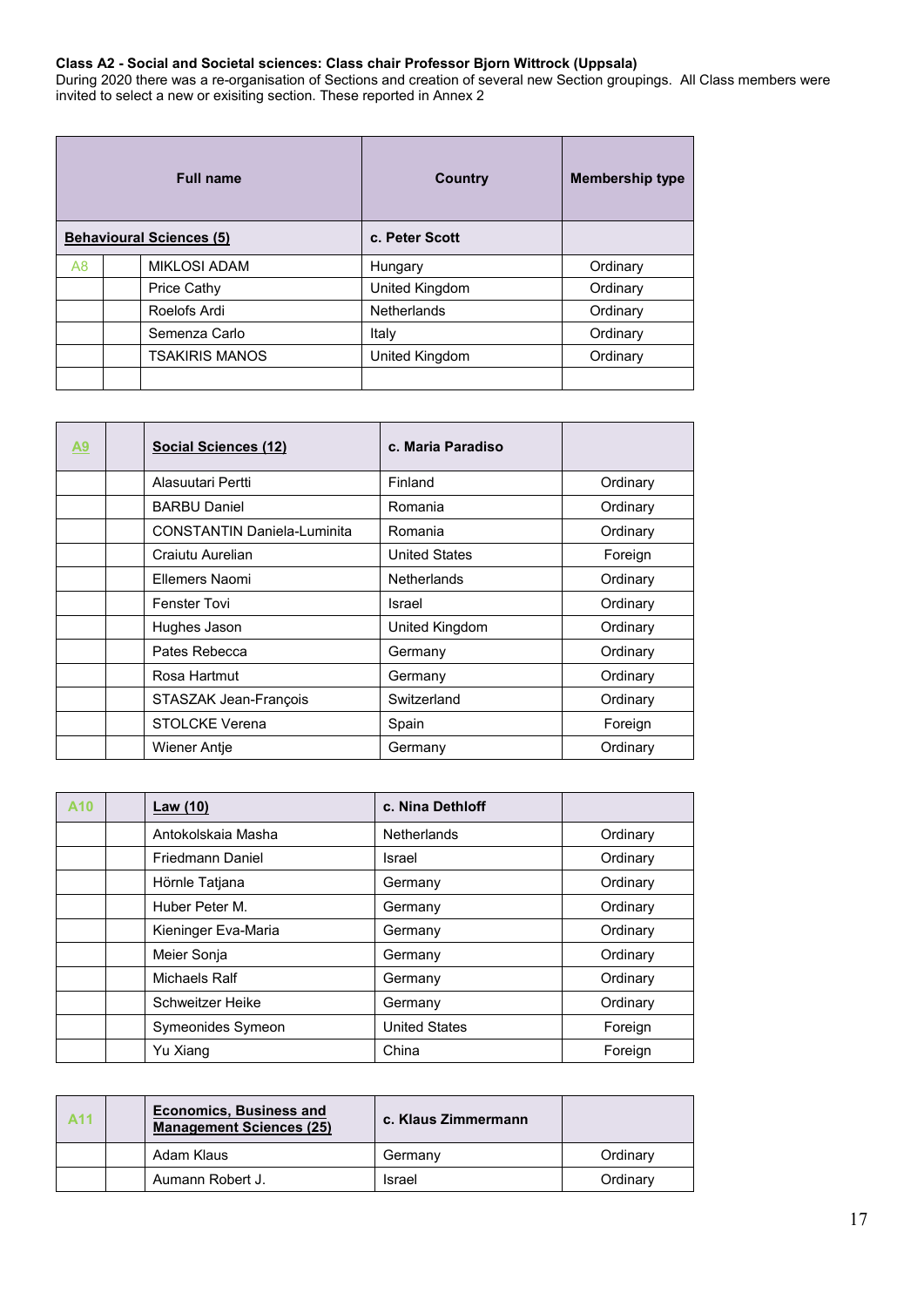| <b>Belke Ansgar</b>      | Germany               | Ordinary |
|--------------------------|-----------------------|----------|
| <b>Bevelander Pieter</b> | Sweden                | Ordinary |
| Carraro Carlo            | Italy                 | Ordianry |
| Dabrowski Marek          | Poland                | Ordinary |
| De Toni Alberto Felice   | Italy                 | Ordinary |
| Epstein Gil              | Israel                | Ordinary |
| <b>Freixas Xavier</b>    | Spain                 | Ordinary |
| Galor Oded               | <b>United States</b>  | Foreign  |
| Guriev Sergei            | France                | Ordinary |
| Horvath Roman            | <b>Czech Republic</b> | Ordinary |
| Hou Wenxuan              | United Kingdom        | Ordinary |
| Konstantopoulos Spyros   | <b>United States</b>  | Foreign  |
| Koren Miklós             | Hungary               | Ordinary |
| Moutinho Luiz            | United Kingdom        | Ordinary |
| Newbery David            | United Kingdom        | Ordinary |
| <b>NEYMAN Abraham</b>    | Israel                | Ordinary |
| Repullo Rafael           | Spain                 | Ordinary |
| Scazzieri Roberto        | Italy                 | Ordinary |
| Sentana Enrique          | Spain                 | Ordinary |
| Sovacool Benjamin        | United Kingdom        | Ordinary |
| <b>Tsakloglou Panos</b>  | Greece                | Ordinary |
| Ventura Jaume            | Spain                 | Ordinary |
| <b>Weber Martin</b>      | Germany               | Ordinary |

# **Class B - Exact and Natural Sciences: Chair Don Dingwell (Munich)**

| R1 | <b>Mathematics (23)</b> | c. Philippe Michel   |          |
|----|-------------------------|----------------------|----------|
|    | Arnaud Marie-Claude     | France               | Ordinary |
|    | <b>Bogomolov Fedor</b>  | <b>United States</b> | Foreign  |
|    | <b>Bridgeland Tom</b>   | United Kingdom       | Ordinary |
|    | <b>Bridson Martin</b>   | United Kingdom       | Ordinary |
|    | <b>Colmez Pierre</b>    | France               | Ordinary |
|    | Crovisier Sylvain       | France               | Ordinary |
|    | Delbaen Freddy          | Switzerland          | Ordinary |
|    | Deninger Christopher    | Germany              | Ordinary |
|    | Dolgopyat Dmitry        | <b>United States</b> | Foreign  |
|    | <b>Ekeland Ivar</b>     | France               | Ordinary |
|    | Hausel Tamas            | Austria              | Ordinary |
|    | Kazhdan David           | Israel               | Ordinary |
|    | <b>Lindquist Anders</b> | Sweden               | Ordinary |
|    | Liverani Carlangelo     | Italy                | Ordinary |
|    | Maynard James           | United Kingdom       | Ordinary |
|    | Merle Frank             | France               | Ordinary |
|    | Pandharipande Rahul     | Switzerland          | Ordinary |
|    | Röckner Michael         | Germany              | Ordinary |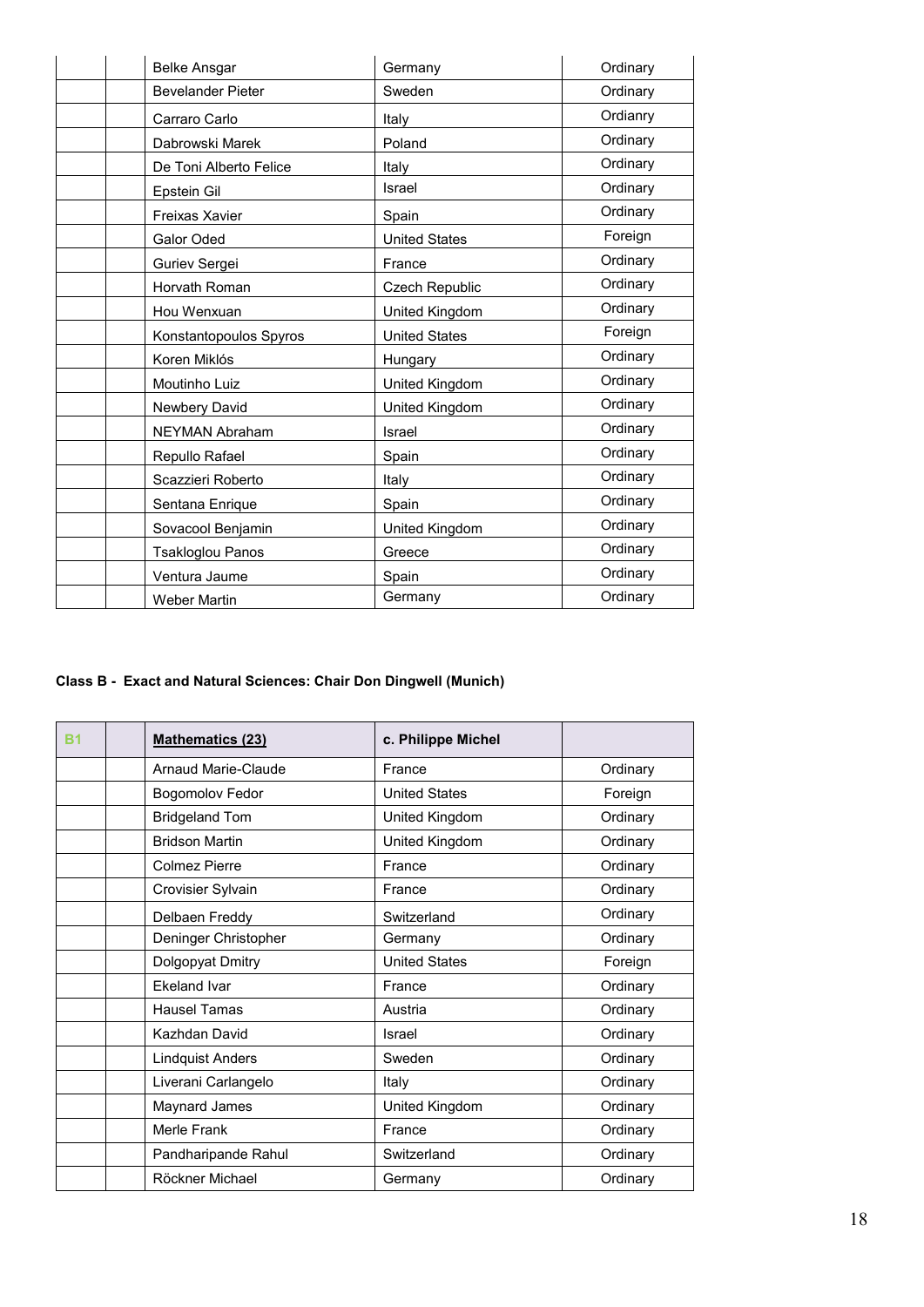| Solovej Jan Philip   | Denmark        | Ordinary |
|----------------------|----------------|----------|
| Süli Endre           | United Kingdom | Ordinary |
| Tarantello Gabriella | Italv          | Ordinary |
| van de Geer Sara     | Switzerland    | Ordinary |
| Vogtmann Karen       | United Kingdom | Ordinary |

| <b>B2</b> | <b>Informatics (19)</b>  | c. Schahram Dustdar  |          |
|-----------|--------------------------|----------------------|----------|
|           | Ailamaki Anastasia       | Switzerland          | Ordinary |
|           | Ammar Mostafa H.         | <b>United States</b> | Foreign  |
|           | <b>Bronstein Michael</b> | United Kingdom       | Ordinary |
|           | Cao Jiannong             | China                | Foreign  |
|           | Deng Xiaotie             | China                | Foreign  |
|           | Giannakis Georgios B.    | <b>United States</b> | Foreign  |
|           | Guo Minyi                | China                | Foreign  |
|           | Helal Abdelsalam (Sumi)  | United Kingdom       | Ordinary |
|           | Ilic Marija              | Serbia               | Ordinary |
|           | Kavraki Lydia            | <b>United States</b> | Foreign  |
|           | Lapata Mirella           | United Kingdom       | Ordinary |
|           | Lio Pietro               | United Kingdom       | Ordinary |
|           | <b>OUAKNINE Joël</b>     | Germany              | Ordinary |
|           | Pingali Keshav           | <b>United States</b> | Foreign  |
|           | Plaza Antonio            | Spain                | Ordinary |
|           | Qu Xiaobo                | Sweden               | Ordinary |
|           | Saurabh Saket            | Norway               | Ordinary |
|           | Sun Maosong              | China                | Foreign  |
|           | Zhang Yan                | Norway               | Ordinary |

| <b>B3</b> | <b>Physics &amp; Engineering</b><br>Sciences (23) | c. Pavel Exner       |          |
|-----------|---------------------------------------------------|----------------------|----------|
|           | Aeppli Gabriel                                    | Switzerland          | Ordinary |
|           | Amabili Marco                                     | Canada               | Foreign  |
|           | Caldarelli Guido                                  | Italy                | Ordinary |
|           | Di Ventra Massimiliano                            | <b>United States</b> | Foreign  |
|           | Falciano Speranza                                 | Italy                | Ordinary |
|           | Ferrari Andrea                                    | United Kingdom       | Ordinary |
|           | Horodecki Ryszard                                 | Poland               | Ordinary |
|           | Lai Ying-Cheng                                    | <b>United States</b> | Foreign  |
|           | Liew Kim Meow                                     | Hong Kong            | Foreign  |
|           | Losada Iñigo J.                                   | Spain                | Ordinary |
|           | <b>OTT EDWARD</b>                                 | <b>United States</b> | Foreign  |
|           | Pachucki Krzysztof                                | Poland               | Ordinary |
|           | <b>Rasel Ernst Maria</b>                          | Germany              | Ordinary |
|           | Shi Peng                                          | Australia            | Foreign  |
|           | <b>SORNETTE Didier</b>                            | Switzerland          | Ordinary |
|           | Sotomayor Torres Clivia M.                        | Spain                | Ordinary |
|           | Van Kolck Ubirajara                               | France               | Ordinary |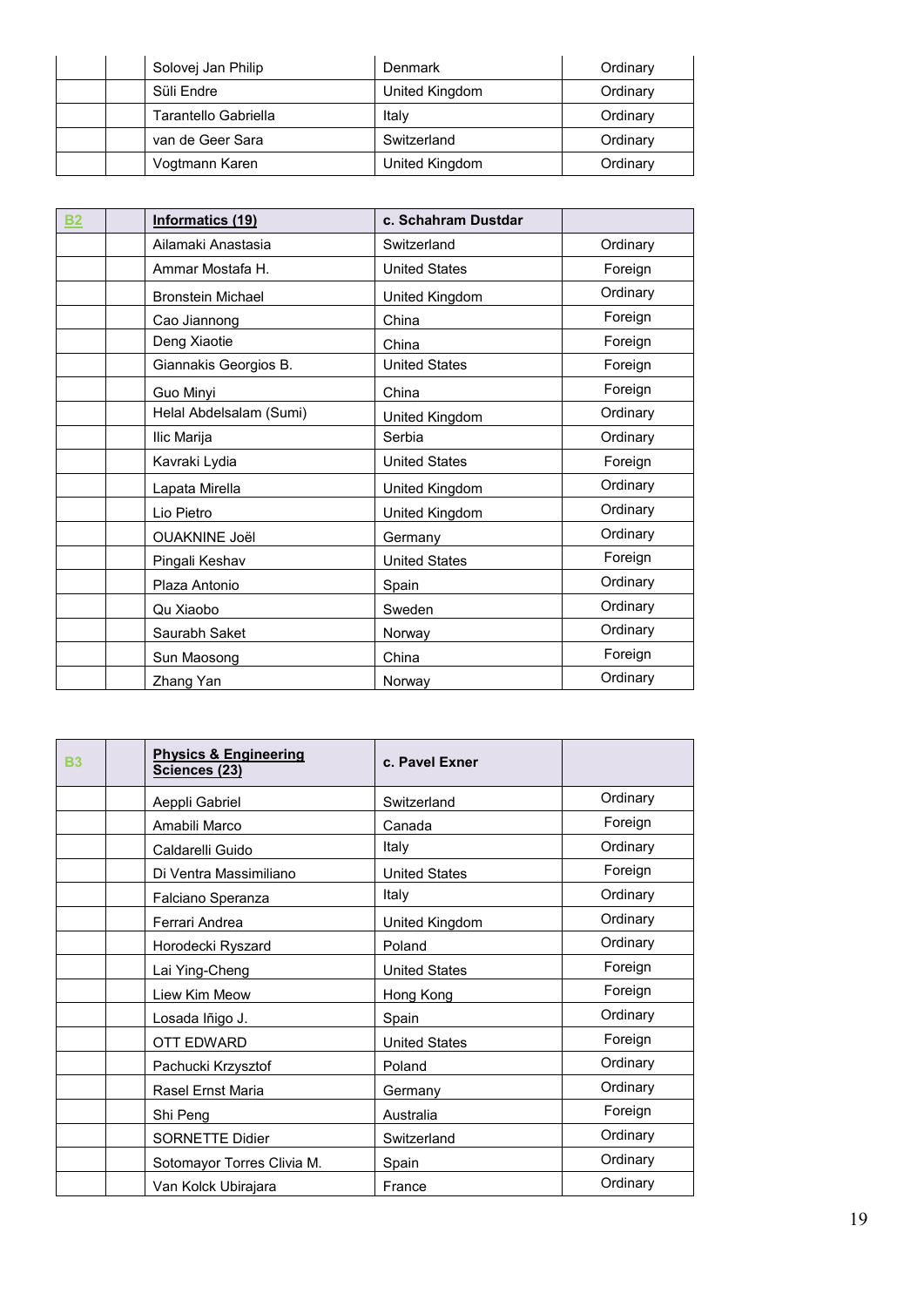| Vedral Vlatko            | United Kingdom            | Ordinary |
|--------------------------|---------------------------|----------|
| Voyiadjis George         | <b>United States</b>      | Foreign  |
| Wagner Hanoch Daniel     | Israel                    | Ordinary |
| Wang Cheng-Xiang         | United Kingdom            | Ordinary |
| Wang Zidong              | United Kingdom            | Ordinary |
| <b>Shiltsey Vladimir</b> | <b>Russian Federation</b> | Ordinary |

| <b>B4</b> | <b>Chemical Sciences (29)</b> | c. Graham Hutchings       |          |
|-----------|-------------------------------|---------------------------|----------|
|           | Aggarwal Varinder             | United Kingdom            | Ordinary |
|           | <b>Barone Vincenzo</b>        | Italy                     | Ordinary |
|           | <b>Bianco Alberto</b>         | France                    | Ordinary |
|           | Bukhtiyarov Valerii           | <b>Russian Federation</b> | Ordinary |
|           | <b>Champness Neil</b>         | United Kingdom            | Ordinary |
|           | Chi Lifeng                    | China                     | Foreign  |
|           | Chojnacka Katarzyna           | Poland                    | Ordinary |
|           | <b>CLERAC RODOLPHE</b>        | France                    | Ordinary |
|           | Guo Zheng Xiao                | Hong Kong                 | Foreign  |
|           | <b>Hecht Stefan</b>           | Germany                   | Ordinary |
|           | Hu Xile                       | Switzerland               | Ordinary |
|           | Irvine John                   | United Kingdom            | Ordinary |
|           | Järv Jaak                     | Estonia                   | Ordinary |
|           | Kralchevsky Peter             | <b>Bulgaria</b>           | Ordinary |
|           | LECOMMANDOUX Sebastien        | France                    | Ordinary |
|           | Mann Stephen                  | United Kingdom            | Ordinary |
|           | McCulloch lain                | United Kingdom            | Ordinary |
|           | <b>Mikos Antonios</b>         | <b>United States</b>      | Foreign  |
|           | <b>MULLER Sylviane</b>        | France                    | Ordinary |
|           | Nicolosi Valeria              | Ireland                   | Ordinary |
|           | PERCEC VIRGIL                 | <b>United States</b>      | Foreign  |
|           | <b>Quack Martin</b>           | Switzerland               | Ordinary |
|           | Roldán Cuenya Beatriz         | Germany                   | Ordinary |
|           | Ruiz Sabin Eliseo             | Spain                     | Ordinary |
|           | Sanders Jeremy                | United Kingdom            | Foreign  |
|           | Sommerdijk Nico               | Netherlands               | Ordinary |
|           | Terasaki Osamu                | China                     | Foreign  |
|           | Yu Jiaguo                     | China                     | Foreign  |
|           | Zhang Chi                     | China                     | Foreign  |

| <b>B5</b> | Earth & Cosmic Sciences (17) | c. Paolo Papale |          |
|-----------|------------------------------|-----------------|----------|
|           | <b>Agard Philippe</b>        | France          | Ordinary |
|           | <b>Barry David Andrew</b>    | Switzerland     | Ordinary |
|           | <b>CHENG Qiuming</b>         | China           | Foreign  |
|           | Davies Roger                 | United Kingdom  | Ordinary |
|           | Delgado Hugo                 | Mexico          | Foreign  |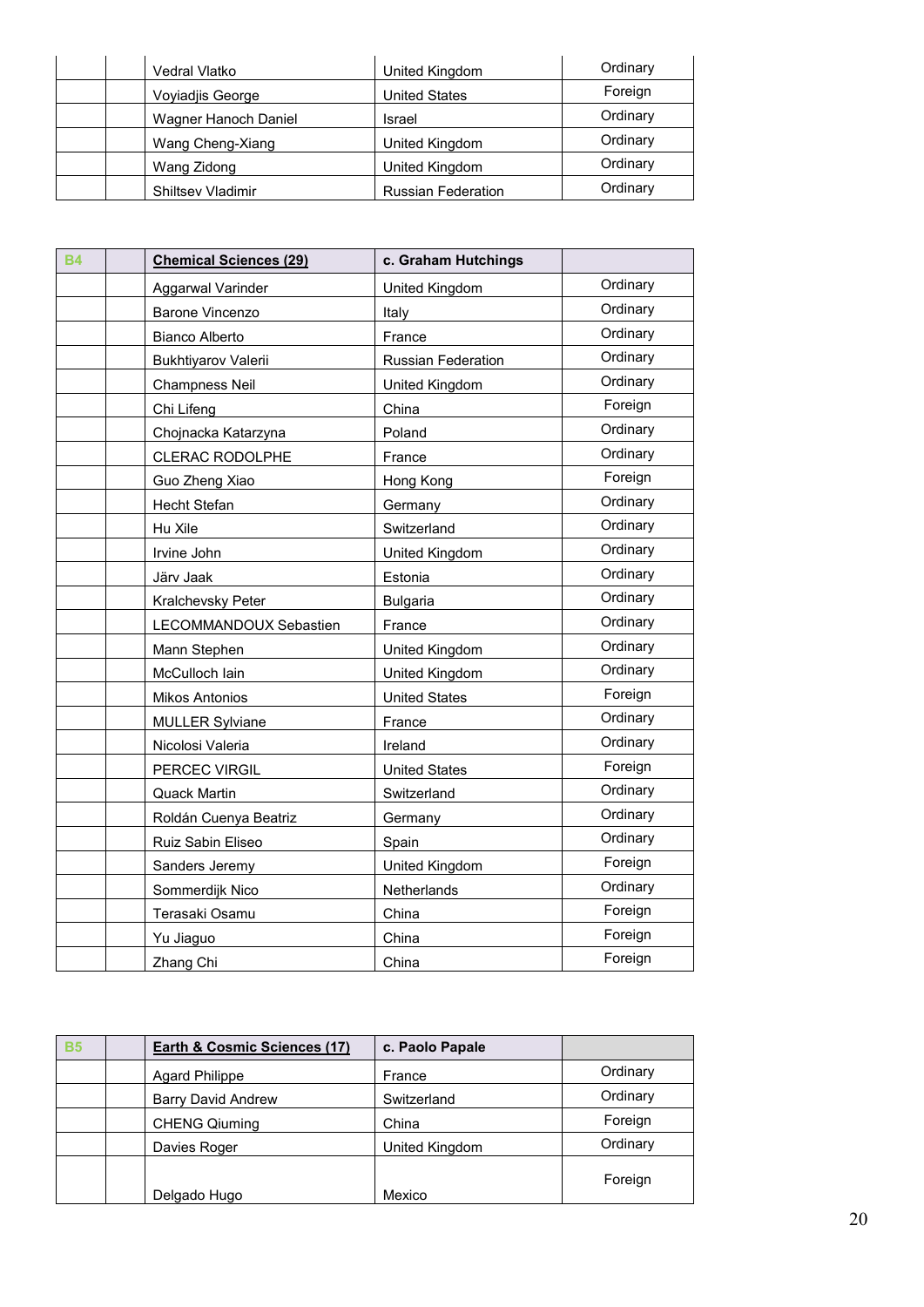| Gong Peng                  | China              | Foreign  |
|----------------------------|--------------------|----------|
| <b>HAWTHORNE Frank</b>     | Canada             | Foreign  |
| Kaper Lex                  | <b>Netherlands</b> | Ordinary |
| Kögel-Knabner Ingrid       | Germany            | Ordinary |
| Liu Junguo                 | China              | Foreign  |
| Ranero Cesar               | Spain              | Ordinary |
| Sinninghe Damsté Jaap S.   | <b>Netherlands</b> | Ordinary |
| Tackley Paul J.            | Switzerland        | Ordinary |
| <b>Tauris Thomas</b>       | <b>Denmark</b>     | Ordinary |
| von Blanckenburg Friedhelm | Germany            | Ordinary |
| <b>Yinon Rudich</b>        | Israel             | Ordinary |
| Zollo Aldo                 | Italy              | Ordinary |

# **Class C – Life Sciences: Chair Alex Verkhratsky; Vice-chair Robert Zorec**

| Sect. | <b>Full name</b>                                    | <b>Country</b>        | <b>Membership</b><br>type |
|-------|-----------------------------------------------------|-----------------------|---------------------------|
| С1    | <b>Biochemistry &amp; Molecular</b><br>Biology (22) | c. Eva Kondorosi      |                           |
|       | Buzás Edit Irén                                     | Hungary               | Ordinary                  |
|       | Dixon Ray                                           | United Kingdom        | Ordinary                  |
|       | Djinovic Carugo Kristina                            | Austria               | Ordinary                  |
|       | <b>Dumenil Guillaume</b>                            | France                | Ordinary                  |
|       | <b>Erdmann Ralf</b>                                 | Germany               | Ordinary                  |
|       | Gao George Fu                                       | China                 | Foreign                   |
|       | Gebauer Fátima                                      | Spain                 | Ordinary                  |
|       | <b>GENSCHIK Pascal</b>                              | France                | Ordinary                  |
|       | Gutierrez Crisanto                                  | Spain                 | Ordinary                  |
|       | Kubista Mikael                                      | <b>Czech Republic</b> | Ordinary                  |
|       | Lingner Joachim                                     | Switzerland           | Ordinary                  |
|       | Mergaert Peter                                      | France                | Ordinary                  |
|       | Neyrolles Olivier                                   | France                | Ordinary                  |
|       | <b>O'Donnell Valerie</b>                            | United Kingdom        | Ordinary                  |
|       | Poole Philip                                        | United Kingdom        | Ordinary                  |
|       | Radford Sheena                                      | United Kingdom        | Ordinary                  |
|       | Rodnina Marina                                      | Germany               | Ordinary                  |
|       | <b>Stewart Adrian Francis</b>                       | Germany               | Ordinary                  |
|       | Tartaglia Gian Gaetano                              | Italy                 | Ordinary                  |
|       | Walter Jörn                                         | Germany               | Ordinary                  |
|       | YANG YUN-GUI                                        | China                 | Foreign                   |
|       | Zoran Popovski                                      | Macedonia             | Ordinary                  |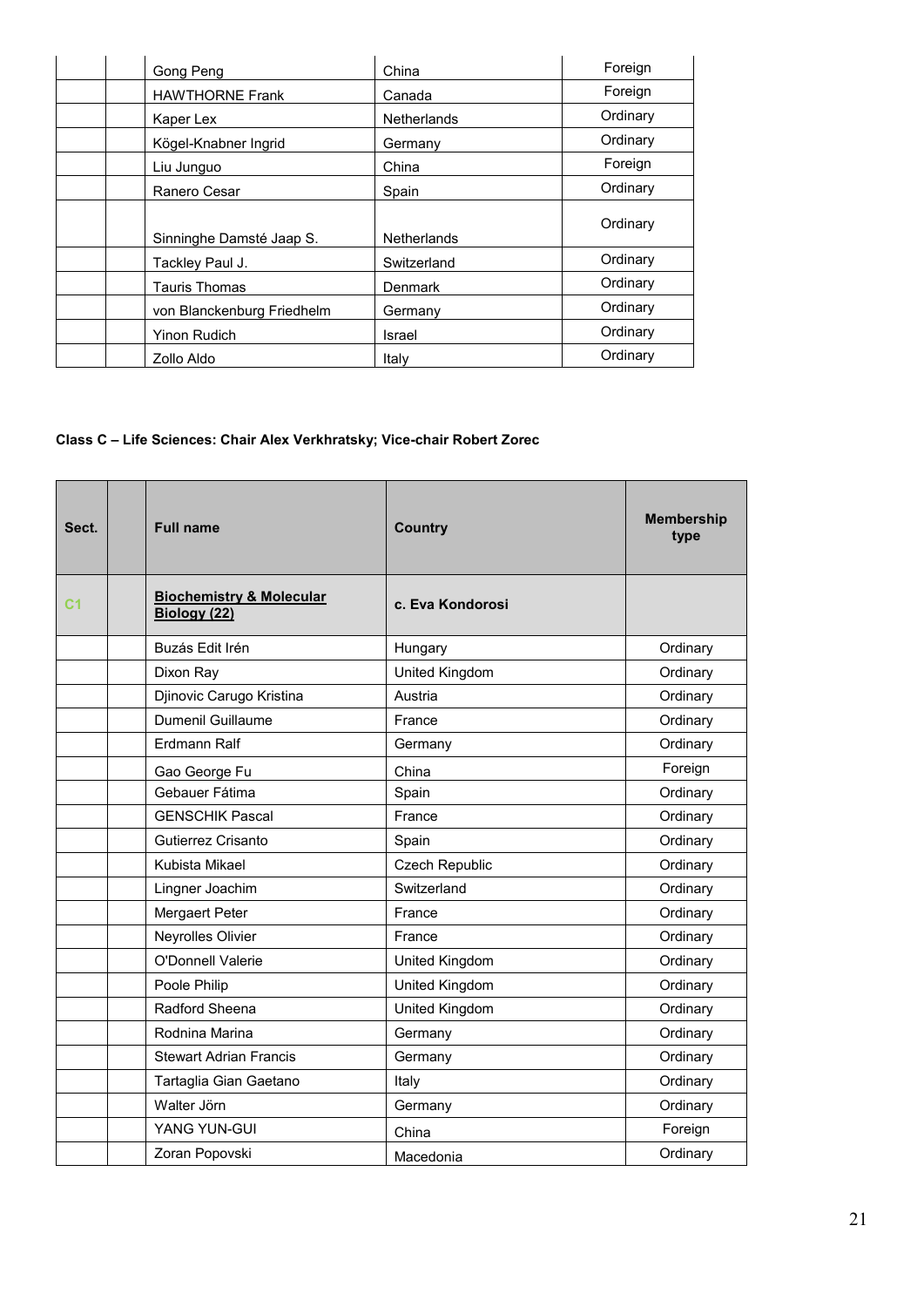| C <sub>2</sub> | <b>Cell and Development Biology (5)</b> | c. TBC             |          |
|----------------|-----------------------------------------|--------------------|----------|
|                | <b>BOUSSO Philippe</b>                  | France             | Ordinary |
|                | Gruenbaum Yosef                         | Israel             | Ordinary |
|                | Nitschke Lars                           | Germany            | Ordinary |
|                | <b>Rabelink Antonius</b>                | <b>Netherlands</b> | Ordinary |
|                | Schier Alexander                        | Switzerland        | Ordinary |

| C3 | <b>Physiology and Neuroscience</b><br>(23) | c. Tibor Harkany   |          |
|----|--------------------------------------------|--------------------|----------|
|    | <b>Allan Stuart</b>                        | United Kingdom     | Ordinary |
|    | Battaglia Francesco Paolo                  | <b>Netherlands</b> | Ordinary |
|    | <b>BENFENATI FABIO</b>                     | Italy              | Ordinary |
|    | Cattaneo Antonino                          | Italy              | Ordinary |
|    | Cunha Rodrigo                              | Portugal           | Ordinary |
|    | DiGregorio David                           | France             | Ordinary |
|    | Gegelashvili George                        | Georgia            | Ordinary |
|    | <b>Hoehn Mathias</b>                       | Germany            | Ordinary |
|    | <b>HOLTMAAT ANTHONY</b>                    | Switzerland        | Ordinary |
|    | <b>KASPER Siegfried</b>                    | Austria            | Ordinary |
|    | Kofler Barbara                             | Austria            | Ordinary |
|    | Mothet Jean-Pierre                         | France             | Ordinary |
|    | Patel Sandip                               | United Kingdom     | Ordinary |
|    | Pekna Marcela                              | Sweden             | Ordinary |
|    | <b>Petronis Arturas</b>                    | Lithuania          | Ordinary |
|    | Piacentini Mauro                           | Italy              | Ordinary |
|    | Roska Botond                               | Switzerland        | Ordinary |
|    | <b>Schenck Annette</b>                     | Netherlands        | Ordinary |
|    | Shi Yufang                                 | Italy              | Ordinary |
|    | <b>Thiel Gerhard</b>                       | Germany            | Ordinary |
|    | Ulbert István                              | Hungary            | Ordinary |
|    | van Engelen Baziel                         | Netherlands        | Ordinary |
|    | <b>Wedell Anna</b>                         | Sweden             | Ordinary |
|    |                                            |                    |          |

| C <sub>4</sub> | <b>Organismic &amp; Evolutionary</b><br>Biology (12) | c. Christophe Thébaud |          |
|----------------|------------------------------------------------------|-----------------------|----------|
|                | Barta Zoltán                                         | Hungary               | Ordinary |
|                | <b>Ben Sheldon</b>                                   | United Kingdom        | Ordinary |
|                | <b>Bruford Michael</b>                               | United Kingdom        | Ordinary |
|                | <b>Burt Austin</b>                                   | United Kingdom        | Ordinary |
|                | Inzé Dirk                                            | Belgium               | Ordinary |
|                | JORDANO PEDRO                                        | Spain                 | Ordinary |
|                | Knapp Sandra                                         | United Kingdom        | Ordinary |
|                | Le Kang                                              | China                 | Foreign  |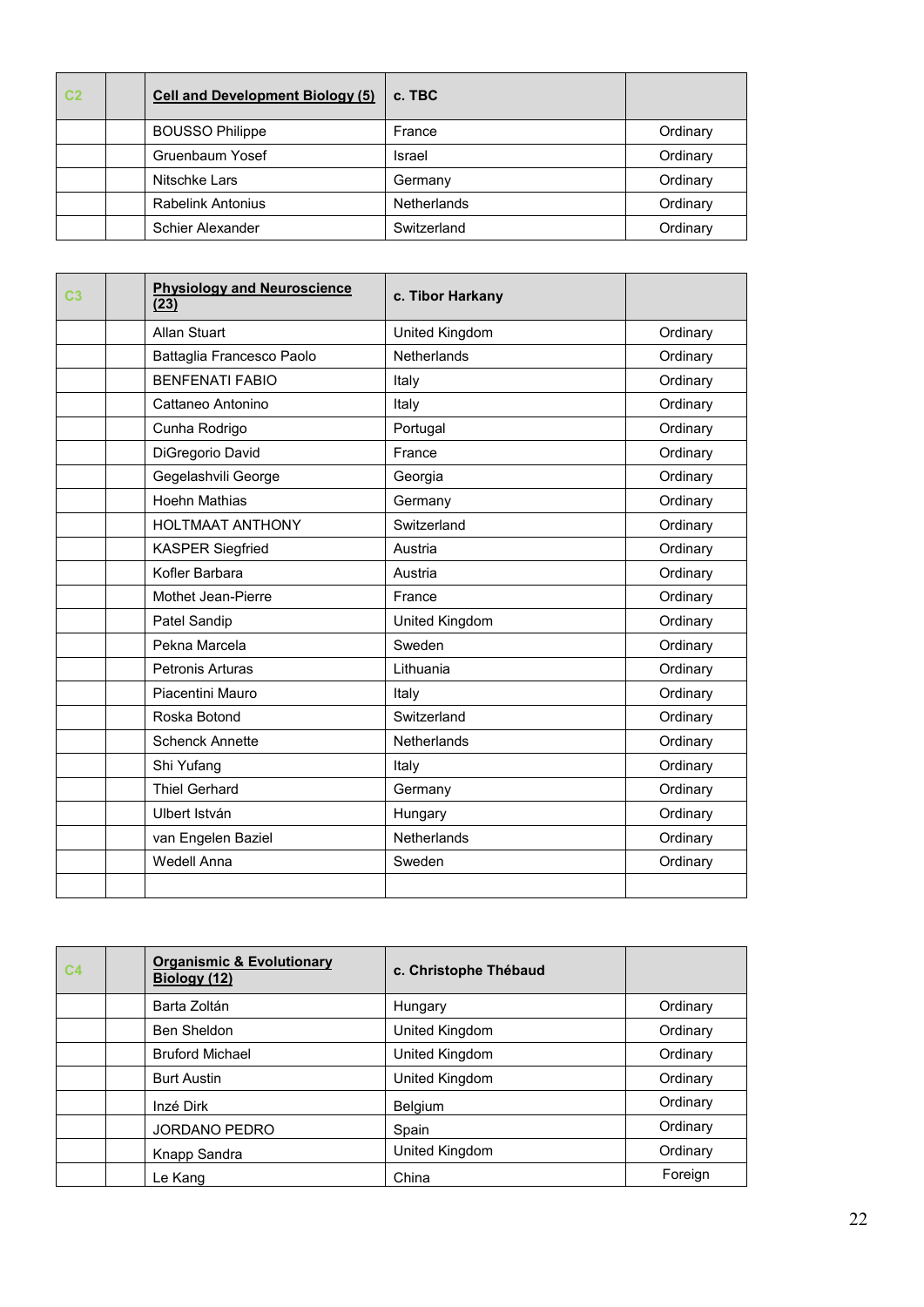| Lopez-Garcia Purificacion | France         | Ordinary |
|---------------------------|----------------|----------|
| Memmott Jane              | United Kingdom | Ordinary |
| Triantis Kostas           | Greece         | Ordinary |
| Wardle David Albert       | Singapore      | Foreign  |
|                           |                |          |

| C <sub>5</sub> | <b>Clinical and Veterinary Science</b><br>(23) | c. Stephen Holgate |          |
|----------------|------------------------------------------------|--------------------|----------|
|                | Aaby Peter                                     | <b>Denmark</b>     | Ordinary |
|                | Anadon Arturo                                  | Spain              | Ordinary |
|                | <b>Benn Christine Stabell</b>                  | Denmark            | Ordinary |
|                | Calandra Thierry                               | Switzerland        | Ordinary |
|                | Cox Timothy                                    | United Kingdom     | Ordinary |
|                | Ekman Inger                                    | Sweden             | Ordinary |
|                | <b>Fleming Lora Elderkin</b>                   | United Kingdom     | Ordinary |
|                | Freshwater Dawn Sylvia                         | United Kingdom     | Ordinary |
|                | Guchelaar Henk-Jan                             | Netherlands        | Ordinary |
|                | <b>Hussell Tracy</b>                           | United Kingdom     | Ordinary |
|                | Irvine Alan David                              | Ireland            | Ordinary |
|                | Kelly Frank                                    | United Kingdom     | Ordinary |
|                | LENZI Gian-Luigi                               | Italy              | Ordinary |
|                | Lovell Karina                                  | United Kingdom     | Ordinary |
|                | Moffatt Miriam Fleur                           | United Kingdom     | Ordinary |
|                | <b>Rafferty Anne Marie</b>                     | United Kingdom     | Ordinary |
|                | RODRIGUEZ-ROISIN Roberto                       | Spain              | Ordinary |
|                | SZEKANECZ ZOLTAN                               | Hungary            | Ordinary |
|                | <b>TRACEY</b> Irene                            | United Kingdom     | Ordinary |
|                | van Hage Marianne                              | Sweden             | Ordinary |
|                | Vécsei László                                  | Hungary            | Ordinary |
|                | Yazdanbakhsh Maria                             | <b>Netherlands</b> | Ordinary |
|                | Nagtegaal Iris                                 | <b>Netherlands</b> | Ordinary |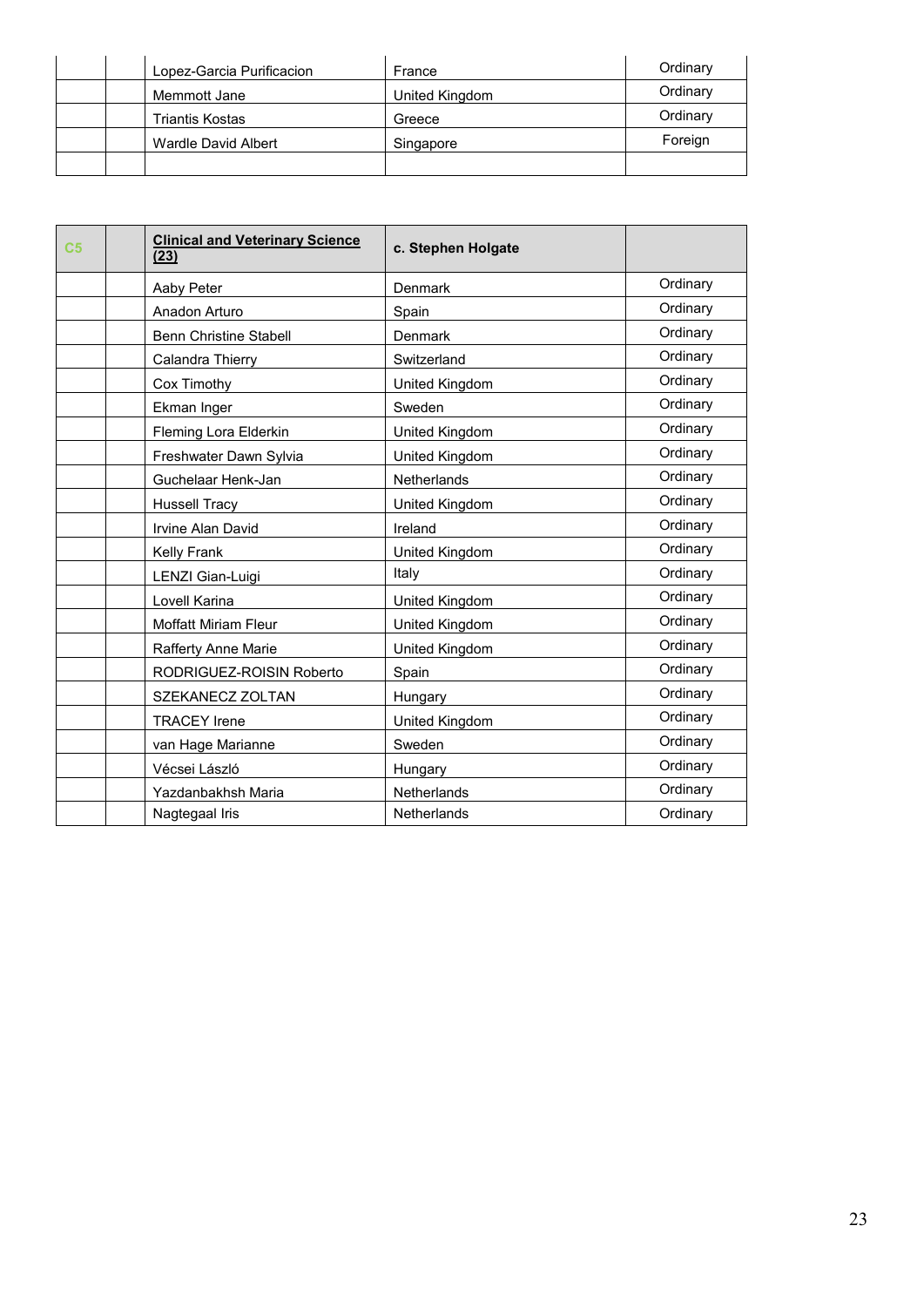# **Annex 2 Trustees, 'Council', and Section Committee composition as at 31st December 2019**

At the AGM in September 2015, the Regulations were amended to allow the appointment by the Board of a variable number of Vice Presidents (ex officio) to provide flexibility to the President and that serve a VP term limited to that of the President. These changes are within the overall limits set for the Trustees in the Articles of Incorporation and do not impact on the role or seniority of the elected officers. The Articles prescribe a Board made up of not less than 3 and NOT MORE than 15 members. The Articles describe a Board made up of elected officers (President, Vice Presidents and the Treasurer – all elected by the membership (at a general meeting); a number of members (appointed by the 'Advisory Council' – the Class chairs) and a number of co-opted (by the Board) members. The subsidiary Regulations are used to determine numbers and balance up to the limit of 15. The current formula is President, elected Vice presidents (up to two were approved by AGM in 2012); Treasurer.

In November 2015 the Board approved the designation of several existing Trustees as Vice Presidents ex officio, to reflect new portfolios. In 2020 these were Professor Dingwell (Class Chair); Professor Poul Holm (Class Chair) Professor Bjorn Wittrock (Class Chair) and Professor Ole Petersen. Governance and incorporation documents can be found on the website [\(www.ae-info.org\)](http://www.ae-info.org/).

#### **Members of the Board of Trustees (at 31st December 2020)**

Elected officers: The President – Professor Sierd Cloetingh (Utrecht) from AGM 2014 to AGM 2021 Treasurer - Professor Veijko Milutinovic (elected at the AGM 2018) resigned in 2020, replaced by Professor Oskar Mencer (UK) as pro tem treasurer until 2021 The Vice President (officio) – Professor Genoveva Marti to AGM 2021

Trustees

Ole Petersen (UK) co-opted (to AGM 2020), Vice president (*ex officio*), Deputy Treasurer and Academic Director, Cardiff Hub Theo D'haen, (B) Editor-in-chief – European Review – (co-opted 2014); retires end of 2021 Poul Holm (IRL) – Class chair – Class A1 (Humanities) co-opted Vice president *ex officio*; Don Dingwell (D) – Class Chair – Class B (Natural Sciences) co-opted Vice president *ex officio*; retires end of 2021 Alex Verkhratsky (UK) – Class Chair – Class C (Life Sciences) co-opted retires end of 2021 Bjorn Wittrock (SWE) - Class chair from January 2018 co-opted Vice president *ex officio* Eva Kondorosi (HUN) from January 2016, co-opted Alain Peyraube (Linguistics) France – from Council retires 31 December 2020 Kirsten Drotner (Film, Media and Visual Studies) Denmark – from Council retires 31 December 2020 Dagmar Coester-Waltjen (Law) Germany – from Council retires 31 December 2020

# **Academia Europaea - Composition of the Advisory Council (at 31 December 2020)**

Following the establishment of the Class structure and the allocation of Sections into the four Classes, the role for a single Advisory Council (hereinafter The Council) meeting only annually and with a very limited function, has been replaced by a variable configuration composed of the four classes. The Section chairs (as members of the Council) are all members of one of the Class committees. Within each Class configuration, each Section chair has a term three years, with the possibility of renewal for one further period of three years. The Class chairs are independently appointed and are members of the Board of trustees, and therefore they act as the (independent) representative of the Council on the Board. This structure ensures stronger flow of information and consultation between the Board of trustees and the Advisory Council (the four Class committees) than was formerly the case. This structure has also facilitated a greater devolving of responsibility to the Class level than had been possible under the old Council formation.

# **Academia Europaea Section Committees Chairpersons and Committee Members1**

At 31 December 2020

**A CLASS A1 Class Chair, Poul Holm (Trinity, Dublin, and R of Ireland[\) holmp@tcd.ie](mailto:holmp@tcd.ie) Vice-chair: Professor Göran Bolin, Sweden [Goran.bolin@sh.se](mailto:Goran.bolin@sh.se)** 

# **A1 History & Archaeology**

Chairperson2: Nikita Harwich Vallenilla (until December 2022 not renewable)4 [harwich.nikita@noos.fr](mailto:harwich.nikita@noos.fr)  University of Paris X-Nanterre, 35 Rue de Noailles, 78100 Saint-Germain-en-Laye, France

Committee3: Amalia Polónia, (till end 2022); Olga Katsiardi-Hering (till end 2022), Korine Amacher ( till end 2022, renewable); Maxine berg (til end 2022, renewable), Leonard Blusse van Oud Alblas (till end 2022, renewable); Markus Denzel (till end 2022, renewable); Bogdan Szlachra (till end 2022, renewable); Manuel Lucena-Giraldo ( till end 2022, renewable)

#### **A2 Classics & Oriental Studies**

Chairperson: Gerd Haverling (to end of 2022, renewable) [gerd.haverling@lingfil.uu.se](mailto:gerd.haverling@lingfil.uu.se) University of Uppsala, Dept. of Linguistics & Philology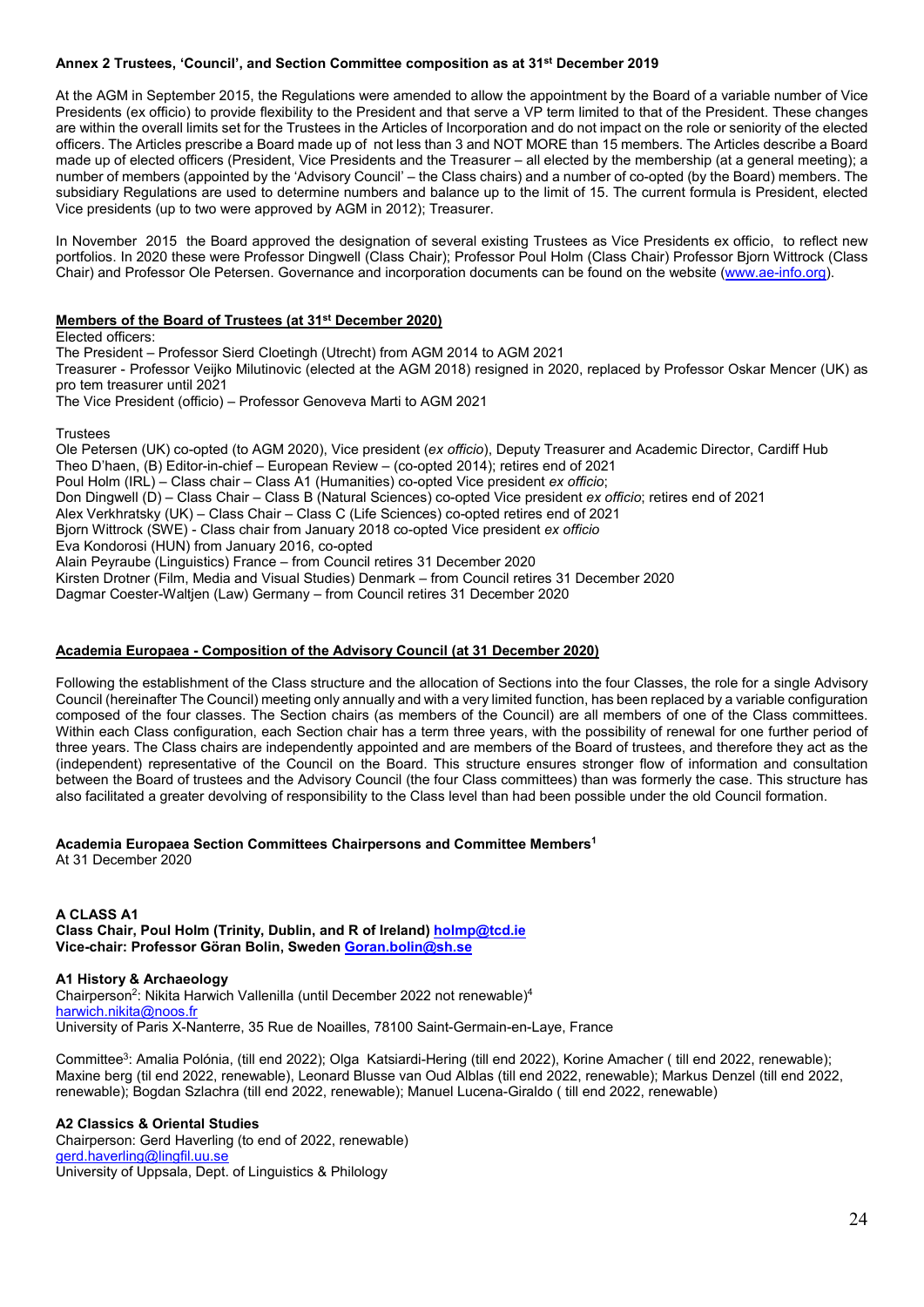Committee: Barbara Borg (till end 2022), Gerd Haverling, Eun-Jeung Lee (till end 2022), Alexander Lubotsky (till end 2022), Gianfranco Agosti (till end of 2021, renewable) , Alessandro Bausi, (to end of 2021, renewable), Alexander Vovin (to end of 2021, renewable), Irmela Hijiya-Kirschnereit (to end 2022, renewable)

# **A3 Linguistic Studies**

Chairperson: Pier Marco Bertinetto (till end 2022, renewable). [bertinetto@sns.it](mailto:bertinetto@sns.it) SNS, Pisa, Italy <http://linguistica.sns.it/PaginePersonali/Bertinetto.htm>

Committee:), Katarzyna Dziubalska-Kolaczyk (till AGM 2020)), Asifa Majid Vice Chair (first term ends end of 2020, renewable), Nigel Vincent (first term ends end of 2020, renewable), Alain Peyraube (to end 2022, renewable), Angela Ralli, to end of 2022, renewable), Harald Baayen (to end of 2022, renewable).

# **A4 Literary & Theatrical Studies**

Chairperson: Vladimir Biti (to end of 2021) [vladimir.biti@univie.ac.at](mailto:vladimir.biti@univie.ac.at) [http://www.ae-info.org/ae/User/Biti\\_Vladimir](http://www.ae-info.org/ae/User/Biti_Vladimir)  University of Vienna, Institut für Slawistik, Spitalgasse 2-4, Hof 3, 1090 Vienna, Austria

Committee: César Dominguez, Lucia Boldrini (to end 2020), Susana Onega (to end 2020), Vivian Liska (to end 2020, renewable), Martin Middeke (to end of 2021, renewable)

# **A5 Musicology & Art History**

Chairperson: Laurenz Lütteken (till end 2022) University of Zurich[. luetteken@access.uzh.ch](mailto:luetteken@access.uzh.ch) [http://www.ae-info.org/ae/Member/L%C3%BCtteken\\_Laurenz](http://www.ae-info.org/ae/Member/L%C3%BCtteken_Laurenz)

Committee: Christian Leitmeir, Lynda Nead, Raphael Rosenberg, Victor Stoichita, (all till December 2020), Melanie Wald-Fuhrmann (until end of 2021, renewable), Tanja Michalsky (to end of 2022, renewable)

# **A6 Philosophy, Theology & Religious Studies**

Chairperson: Genoveva Marti (till end 2022) ICREA and Universitat de Barcelona, Departament de Filosofia, Montalegre 6, 08001 Barcelona [genoveva.marti@gmail.com](mailto:genoveva.marti@gmail.com)

Committee: Martin Carrier (to end of 2022, renewable), Cinzia Ferrini (to end of 2022, renewable), Margit Sutrop (to end of 2022, renewable), Timothy Williamson (to end of 2022, renewable), Alex Fidora (to end of 2022, renewable)

#### **A7 Film, Media and Visual Studies** Chairperson: Göran Bolin (to end 2021, renewable) [Goran.bolin@sh.se](mailto:Goran.bolin@sh.se) School of Culture and Communication, Södertörn University, Sweden

Committee: Kirsten Drotner (until end 2021), Daniel Biltereyst (to end of 2020), Maren Hartmann and Fausto Colombo (to end of 2020, renewable), Helena Bilandzic (to the end of 2021, renewable).

# **CLASS A2**

**Class Chair Björn Wittrock, Uppsala (Swedish Collegium). [bjorn.wittrock@swedishcollegium.se](mailto:bjorn.wittrock@swedishcollegium.se) Vice-chair: Professor Shalini Randeria, Vienna [randeria@iwm.at](mailto:randeria@iwm.at)**

# **A8 Economics, Business and Management Sciences**

Chairperson: Klaus Zimmermann (to end of 2020) klaus.f.zimmermann@gmail.com University of Bonn, Regina-Pacis-Weg 3, 53113 Bonn, Germany

Committee: Amelie Constant, Mirjana Radovic-Markovic, Reinhilde Veugelers (all to end of 2021), Andreu Mas-Colell (to end of 2022, renewable), Martin Kahanec (to end 2022, renewable)

# **A9 Governance, Institutions and Policies: Education, Health and Welfare**

Chairperson: Peter Scott (to end 2020) [p.scott@ioe.ac.uk](mailto:p.scott@ioe.ac.uk) <https://www.ioe.ac.uk/staff/51229.html> University of London, Institute of Education, 20 Bedford Way, London WC1H 0AL, UK

Committee:, Johan P. Mackenbach, (to end 2022), Ulrich Teichler (to end 2020), Pauli Kettunen (to end of 2022, renewable), Archana Singh-Manoux (to end of 2022)

# **A 10. Human Mobility, Governance, Environment and Space**

Chairperson: Maria Paradiso (to end 2020, renewable) [paradiso@unisannio.it](mailto:paradiso@unisannio.it)

Department DEMM of Social Sciences. Geography Unit. University of Sannio, Piazza Arechi II, 82 - 82100 Benevento, Italy

Committee: Sture Öberg (to end 2022), Maria Dolores Garcia-Ramon (until end 2020), Alun Jones (to end 2020), . Leo van Wissen (until end of 2022, renewable), Michael Keating (to end of 2022, renewable), Benno Werlen (until the end of 2022, renewable)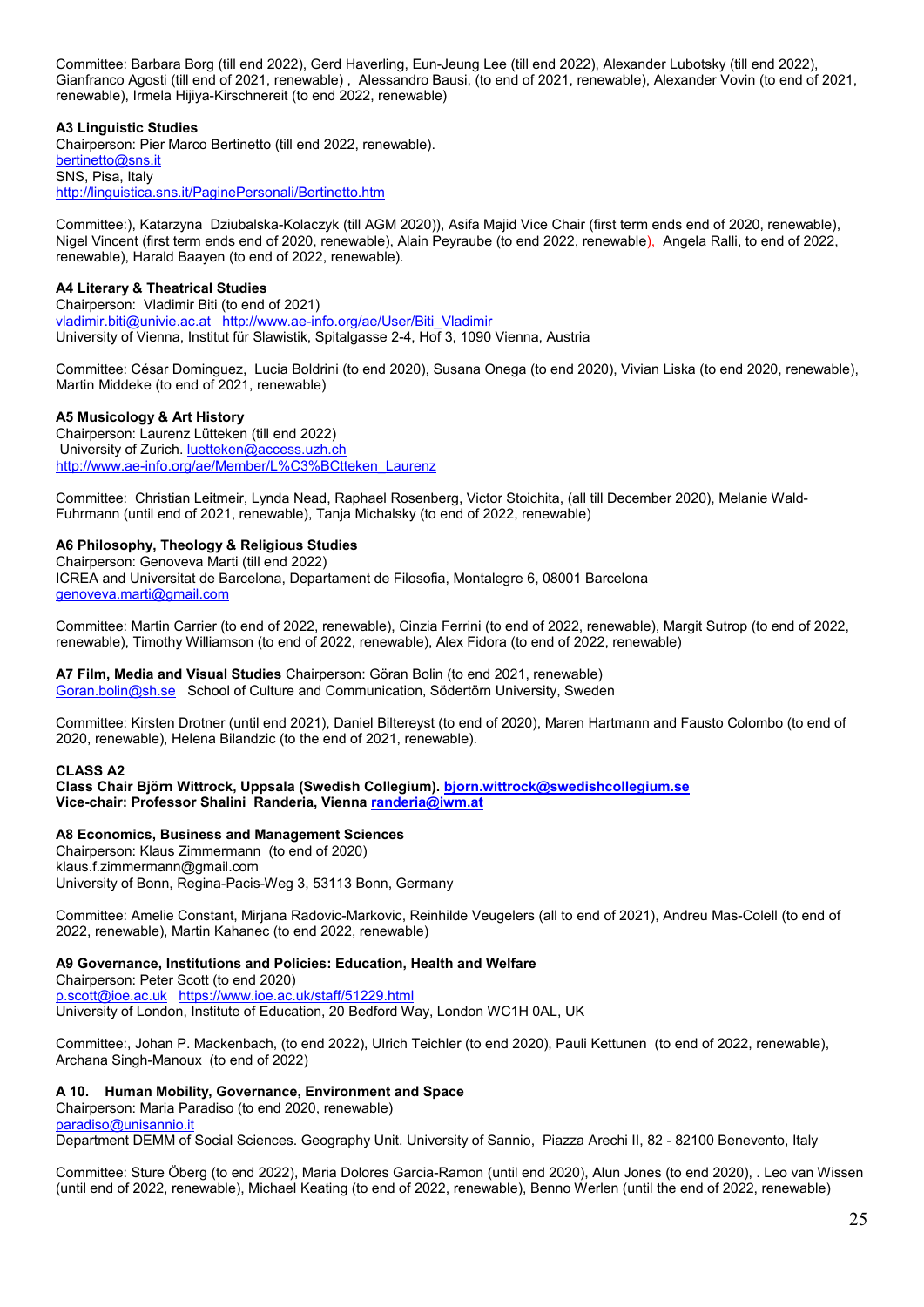**A11 Law** Chairperson: Nina Dethloff (to end 2022, renewable) [dethloff@uni-bonn.de](mailto:dethloff@uni-bonn.de) Faculty of Law, University of Bonn

Committee: Rosa Greaves (until end 2022), Verica Trstenjak (until end 2020), Alain Strowel (until end 2020), Dagmar Coester-Waltjen Vice Chair (until end 2022), Marit Jäntärä- Jareborg (to end of 2022, renewable), Christina Gonzales-Beilfuss (to end of 2022, renewable), Dieter Gosewinkel (until end of 2022, renewable);

# **A 12. Social Change and Social Thought**

Chairperson: Peter Wagner (to end of 2022, renewable) [Peter.Wagner@ub.edu](mailto:Peter.Wagner@ub.edu) Catalan Institute for Research and Advanced Studies, Barcelona

Committee: Wolfgang Knöbl (to end of 2022, renewable), Lars Magnusson (to end of 2022, renewable), Marilyn Strathern (to end of 2021, renewable)

# **A 13. The Human Mind and Its Complexity**

Chairperson: Jüri Allik (to end of 2022, renewable) [juri.allik@ut.ee](mailto:juri.allik@ut.ee) Dept. Psychology, Tartu, Estonia

Committee: Kimmo Alho (to end of 2022, renewable), Gian Vittorio Caprara (to end of 2022), Kurt Pawlik (to end of 2022)

# **CLASS B**

# **Clas Chair Don Dingwell, LMU Munich. Dingwell@lmu.de**

#### **B1 Mathematics**

Chairperson: Philippe Michel (to end of 2022, renewable) [philippe.michel@epfl.ch](mailto:philippe.michel@epfl.ch) Ecole Polytechnique Federale de Lausanne

Committee: Jean-Benoît Bost (to end 2021, renewable), Martin Hairer (to end 2021, renewable), (Volker Mehrmann (to end 2021, renewable), Jürg Kramer Vice chair (to end 2022, renewable), Amie Wilkinson (to end 2022, renewable), Maria Esteban (to end 2022, renewable).

# **B2 Informatics**

Chairperson: Schahram Dustdar (until end 2022) [dustdar@dsg.tuwien.ac.at](mailto:dustdar@dsg.tuwien.ac.at) TU Wien, Distributed Systems Group, Argentinierstrasse 8, 1040 Vienna. Austria

Committee: Carlo Ghezzi (to end of 2020), Manuel Hermenegildo (to end of 2021, renewable), Onur Mutlu (to end of 2021, renewable), Erol Gelenbe (to end of 2021, renewable)

# **B3 Physics and Engineering Sciences**

Chairperson: Pavel Exner (until end of 2021, renewable) [exner@ujf.cas.cz](mailto:exner@ujf.cas.cz) Doppler Institute, Brehova 7, 11519, Prague, Czech Republic

Committee: Michael Peter Kennedy (until end 2020, renewable), Angela Bracco – Vice Chair (until end 2020, renewable), Maciej Ogorzalek (till end of 2020), Minh Quang Tran (till end 2020), Ursel Fantz (until end of 2021, renewable), Nasser Kalantar-Nayestanaki (to the end of 2021, renewable), Elvira Fortunato (to end of 2023, renewable), Peter Zoller (to end of 2023, renewable)

# **B4 Chemical Sciences**

Chairperson : Graham Hutchings (to end 2022) [hutch@cf.ac.uk](mailto:hutch@cf.ac.uk) Cardiff Catalysis Institute, School of Chemistry, Cardiff University Cardiff, CF10 3AT UK

Committee: from January 2014 to 2016 (renewable) - Carmen Claver, Janine Cossy, , Joachim Sauer (to be replaced during 2020 – 2022), Bert Weckhuysen (to end 2022), Valentine Ananikov (to end of 2022, renewable), Magdolina Hargittai (to end of 2022, renewable)

**B5 Earth and Cosmic Sciences** Chairperson: Paolo Papale (until end 2022). [paolo.papale@ingv.it](mailto:paolo.papale@ingv.it) Instituto Nazionale di Geofisica e Vulcanologia